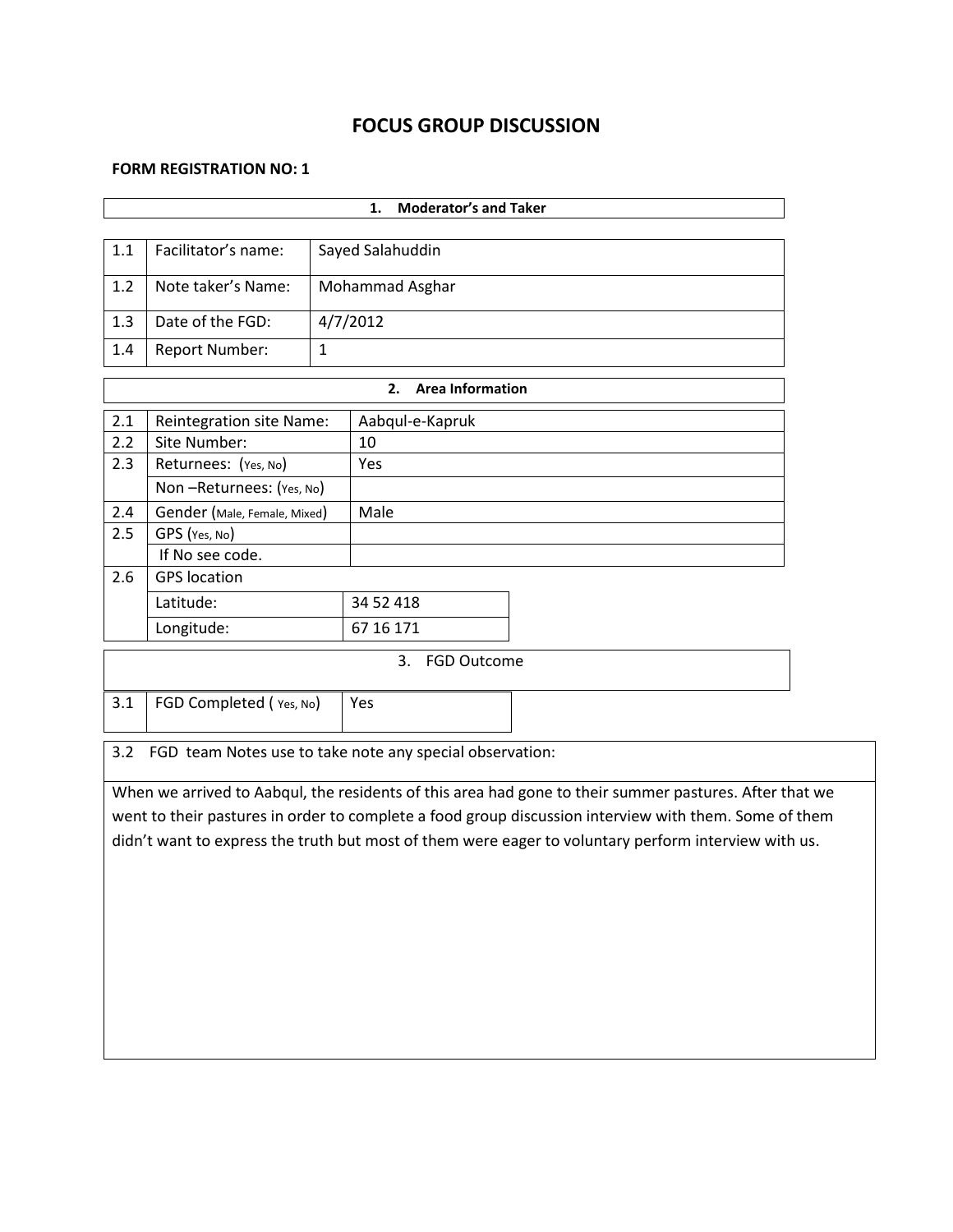| 4. Data Management Information (Internal Use Only by Database Entry Team) |  |                  |                              |  |         |  |  |
|---------------------------------------------------------------------------|--|------------------|------------------------------|--|---------|--|--|
| 4.1 Date of Interview                                                     |  | 4/7/2012         |                              |  |         |  |  |
| 4.2 Interviewer's number                                                  |  | Male Interviewer | $CH-1$<br>Female Interviewer |  |         |  |  |
| Supervisor's number<br>$CH-11$                                            |  |                  | Regional Supervisor's number |  | $CH-10$ |  |  |
| 4.5 Date of office editing                                                |  | 5/7/2012         |                              |  |         |  |  |
| 4.6 Office editor's code                                                  |  | $CH-11$          |                              |  |         |  |  |
| 4.7 Date of data entry                                                    |  | 7/8/2012         |                              |  |         |  |  |
| Data entry officer code<br>4.8                                            |  | 10               |                              |  |         |  |  |

| List of Participants in Focused group discussions (F.G.D) |           |  |  |  |
|-----------------------------------------------------------|-----------|--|--|--|
| Province                                                  | Bamyan    |  |  |  |
| District                                                  | Yakawlang |  |  |  |
| Site Number                                               | 10        |  |  |  |
| Village                                                   | Kapruk    |  |  |  |

| No             | <b>Name</b>  | <b>Position</b>      | <b>Occupation</b> | <b>Contact No</b> | Age |
|----------------|--------------|----------------------|-------------------|-------------------|-----|
| $\mathbf{1}$   | Sayed Anwar  | <b>CDC Treasurer</b> | Shopkepper        | 0782374850        | 32  |
| $\overline{2}$ | Ali Ahmad    | <b>CDC</b> Member    | Farmer            | 0773170446        | 40  |
| 3              | Shahan Shah  | <b>Tribal Elder</b>  |                   | 0774089977        | 60  |
| $\overline{4}$ | Sayed Hasan  | <b>Tribal Elder</b>  |                   | 0784317226        | 36  |
| 5              | Mohammad Ali | CDC member           | Farmer            | 0782374802        | 29  |
|                |              |                      |                   |                   |     |
|                |              |                      |                   |                   |     |
|                |              |                      |                   |                   |     |
|                |              |                      |                   |                   |     |
|                |              |                      |                   |                   |     |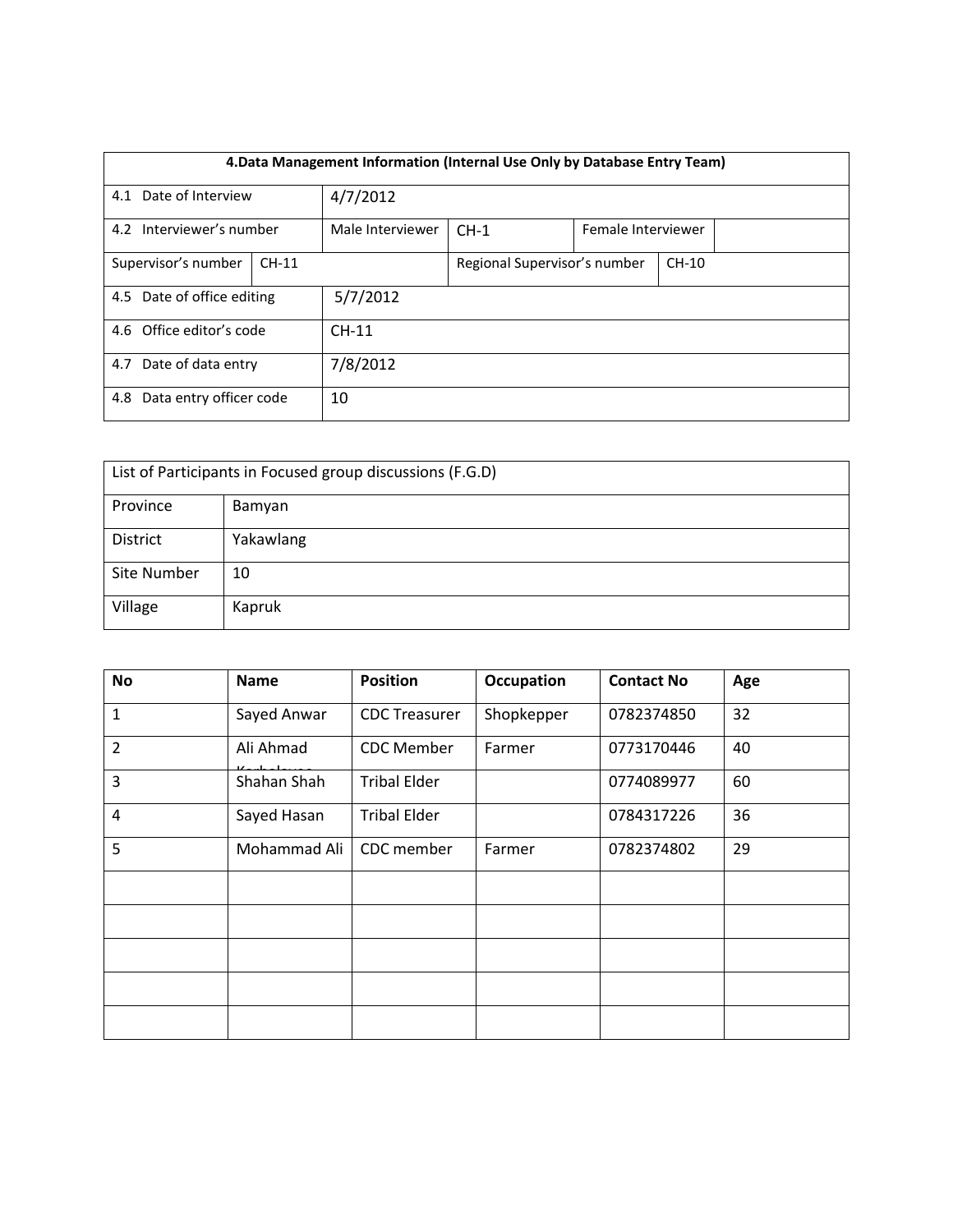# **Section A: General and Specific Concerns**

### **Part A: Education**

### **Q1- What are your problems concerning education? Please express your views.**

**P1**- respondent number one said that their major problem relating to education is the absence of high school in this area. According to his statements there is only a secondary school in this area that most of the students after graduating from the  $9<sup>th</sup>$  grade are not willing to continue to their further education because Band-e- Amir high school is located far from their region. He added that besides female students, boys are also not able to continue their education at the level of baccalaureate due to remote location of high school.

**P2**- Second participant said that female students are not able to continue their education in Band-e-Amir high school because it is located almost 10 Km farm from their region. Secondly there is not transportation facility in the region therefore it is difficult for them to go to school on foot.

**P3**- He said that there are low level teachers in the secondary school of their village. Even that some of them are graduated from the  $9<sup>th</sup>$  grade that can't teach correctly to the students. They asked from the related organs to resolve this problem.

**P4**- He asked from the concerning organs to hold academic workshops to the teachers in order to elevate the level of their knowledge as then they could correctly teach our children.

**P5**- Respondent number five said that the present building of this secondary school is not adequate for the whole number of students.

### **Q2- Why the school space is inadequate for whole number of students?**

**P5**- He said that there are a lot of students but the number of classrooms are limited that don't have the capacity of all students. He added that last year they were provided tents for training of their students but during one year all of them destroyed.

**P1**- He stated that it is a mixed school that both boys and girls regularly attend the school but there is only one female teacher who is graduated from the  $6<sup>th</sup>$  grade. He asked from the education ministry to hire female teachers in order to resolve their problem in this field.

### **Part B: Health**

### **Q1- What are your problems in field of health services?**

**P1**- Participant number one said that have also some problems in field of health. He mentioned that lack of female doctors, lack of hospitalization beds, and electricity are the major problems that they residents of this area are faced with.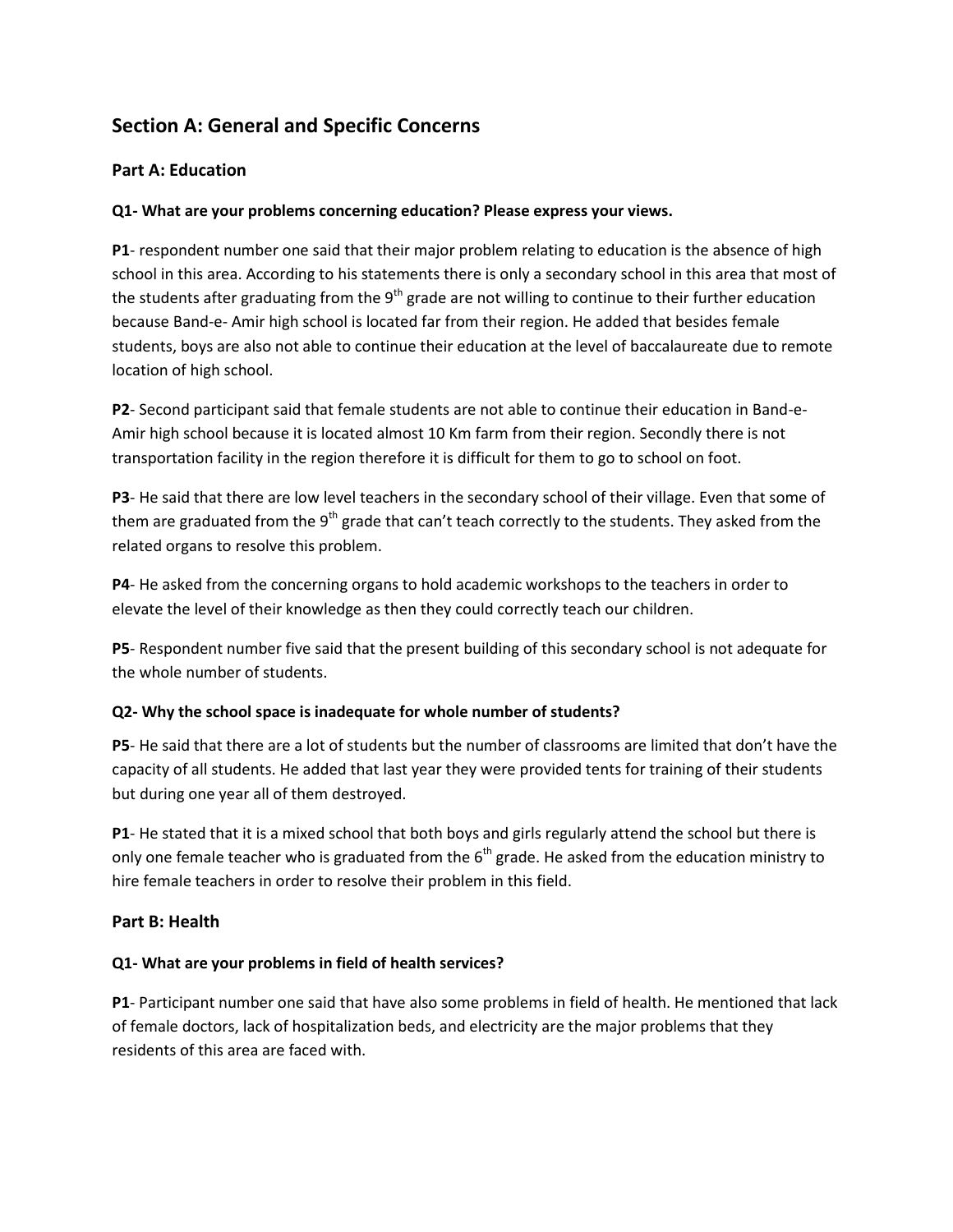**P2**- He said that medicines are available to a little extent in the clinic but they don't have readiness for emergency patients.

**P3**- Respondent number three meanwhile confirming the abovementioned views added that another serious problem in file of health in their clinic is the lack of ambulance services. Most of the pregnant women die on the way to the hospital due to this problem. Lack of ambulance services and unpaved roads they can't transfer their patients on time to the health facility.

**P4**- He mentioned that their clinic doesn't have walls either. Lack of expert doctors is another major problem of their residents of this area. He added that there is only one MD doctor who along with a midwife. The doctor is not able to diagnose all kinds of disease so most of the time he refers the patients to the provincial hospital of Bamyan. So generally they are not able to transfer their patients to the provincial hospital on time.

**P5**- This participant besides confirming the mentioned views added that elders of their village are not active. He said that it is also the duty of their elders to visit from the directorate of public health ministry in Bamyan province as they could find solution way for their problems in field of health.

### **Q2- What should be done in order to resolve the aforesaid problems?**

**P1**- As this clinic is shared between two villages therefore they asked from the government to build a new health facility for the residents of Aabqul village which is located three Km far from our village.

**P3**- He said that the clinic is completely built but there is necessity for employment of expert doctors, nurses, midwives, medicines and other required equipments in order to resolve their problems.

## **Part C- Access to drinking water**

### **Q1- What are your problems concerning to the drinking water?**

**P1**- There is some problems in field of drinking water however the Red Cross has installed water pipe lines in our village but as the water reservoir is located nearly 7 km far from our village so the pipes became frozen during the winter season which causes obstruction of water flowing.

**P2**- Respondent number two said that during the winter season they bring water from the distant areas by donkeys.

**P3**- He asked from the related organs to excavate them deep wells in order to provide adequate water both for themselves and also for their animals during the winter.

**P4**- He confirmed all aforementioned ideas and added that the provided water pipes that were installed by the Red Cross were not strongly tight therefore he believed that in the next winter all of the pipes will destroy because they didn't have high quality. Another citable issue is the presence of two springs in this village. He asked from the government to provide water reservoir for the mentioned springs along with other necessary equipments. He asked from all NGOs implement their projects with high quality. They should firmly fulfill their work.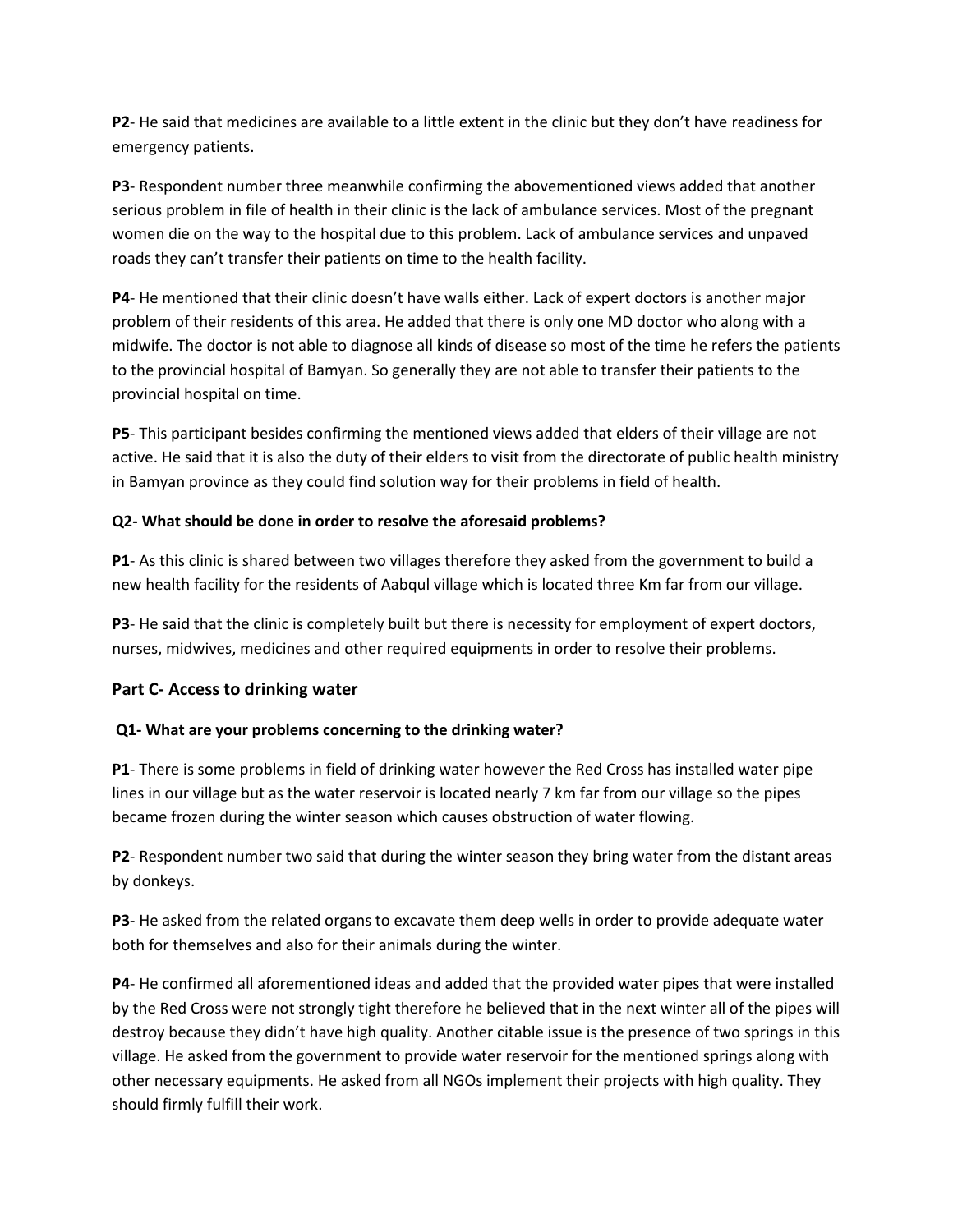### **Q2- How far is the distance of water source during the winter?**

**P2**- He said water sources are located 3 to 4 Km far from our village. During the winter it is a major problem because the ways are obstructed by heavy snowfalls.

**P4**- He mentioned that there are some homes that water pipes are located almost 1 Km far from their area, so they are faced with this difficulty even during the summer.

### **Part J- Access to Irrigation Water**

**P1**- Access to irrigation water is another basic problem in this region because according to the statements of this participant mentioned that most parts of their lands are left fallow due to lack of water. Sometimes disputes occur among the farmers because of this issue. Three years ago, an organization under the name Solidarity constructed our springs but after passing three years they destroyed again.

**P2**- He mentioned that there are a lot of springs both for irrigation and providing of drinking water in this area but they people don't afford to construct them. In addition neither the government nor NGOs have firmly constructed our spring yet.

**P3**- Respondent number three confirmed that aforesaid views of other participants added that if the springs are cleaned and the canals are asphalted then the water losses will greatly reduce. Now the water losses occur especially due to roughness of canals that should be asphalted in order to improved irrigation system in this area.

**P4**- He said that our irrigational springs are always destroyed by cattle of animals. He asked for construction of an intake around the mentioned spring.

**P5**- Respondent number five confirmed views of all participants and he himself didn't have additional view concerning this question.

**P1**- He said that there are almost 400 Jeribs irrigated land in this area but nearly 150 Jeribs are left fallow due to lack of water.

**P4**- He added that if either the government or one of the NGOs could firmly construct our spring then our problem in field of irrigation will be resolved.

### **Part (K) Access to road**

**P1**- Asphalted road is located almost three Km far from our village. There is a rough and unpaved road which is accessible only six months in a year. During the rainy seasons this road becomes blocked and inaccessible. We transfer our patients and items by donkeys to the asphalted road.

**P2**- The road which leads to our village was constructed by National Solidarity Program but damaged during the last winter.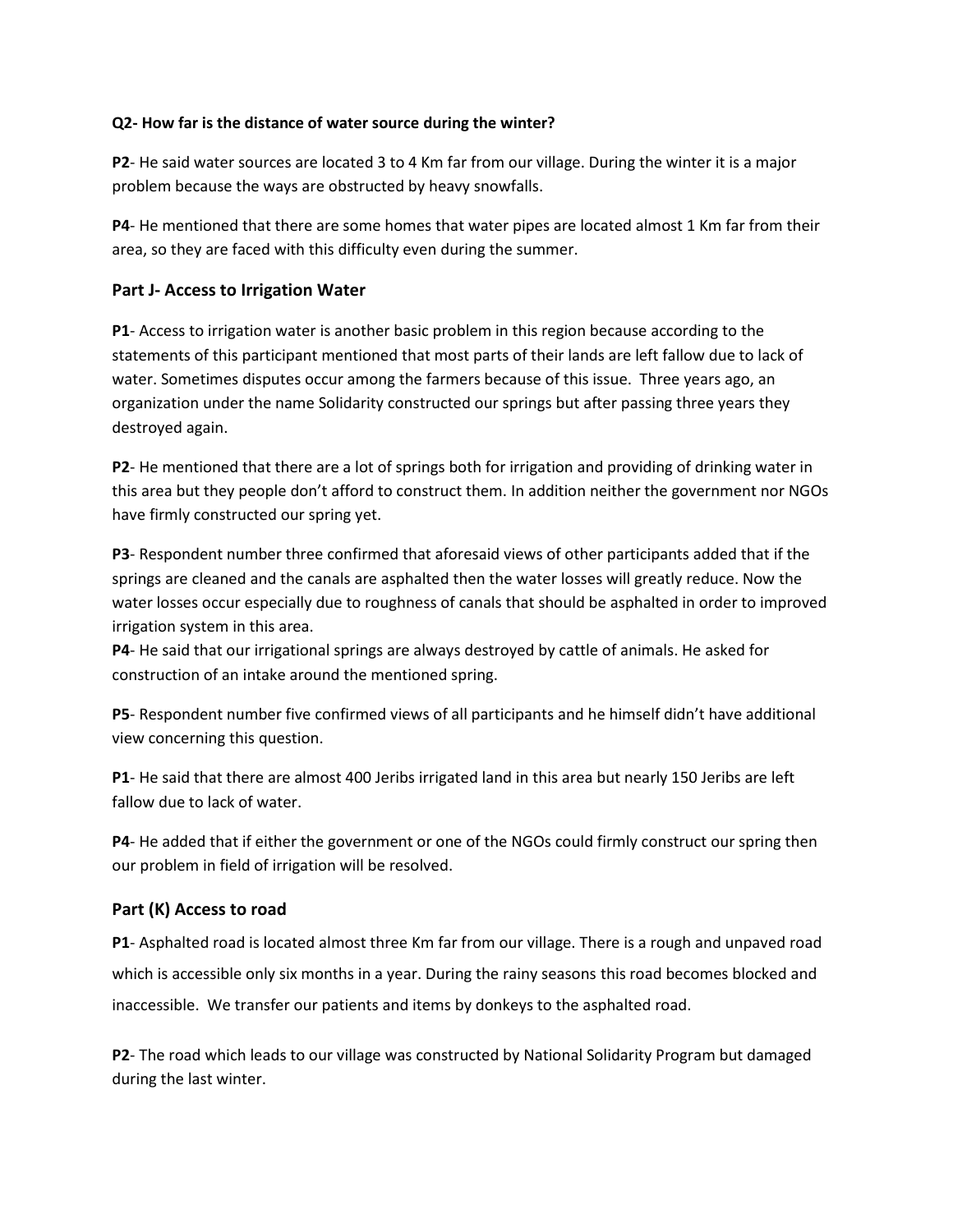**P3**- When we are faced with an emergency work and want to rent a car toward our home at first the driver doesn't want to come to our village due to the destruction of this road but they asks two folds money in order to transfer us to our village.

**P4**- He said that if the mentioned road which links Aabqul to Kapruk is constructed the farmers will be able to easily and on time transfer their crops to the bazaar thus the economic situation of the villagers will be enhanced due to asphalting of this streets.

**P5**- He said that we don't have complaints from the NGOs as much as we have from those nominees of parliament who came to our village and took our votes by promising to perform a lot of activities. Now that they are members of parliament in spite of not fulfilling their vows we haven't seen them gain so far.

**P1**- Respondent number asked from the government to pay attention to the road of their village. He asked from the related organs to either asphalt or pave the road by gravels the mentioned road. If this road is graveled then the drivers might want to transfer us to our village.

## **Section B: Governance and Participation**

### **Q1- How effective is the government?**

**P1**- The government is 30 percent effective. Presence of this government in the area is better than its absence.

**P2**- He believes that the present government is very effective because during the reign of the Taliban their homes were burnt so he believes that the current government is entirely effective.

**P3**- Due to effectiveness of the government our district and province are entirely secured.

**P4**- The government is effective because some while ago 10 households returned from the Iran. If the government was not effective the mentioned household wouldn't return to their homeland.

**P5**- Respondent number five says that government is 50% effective because the government has not paid attention to our province.

### **Q2- Since the government of Karzai has been elected, what changes have you observed in the areas of livelihood?**

**P1**- One of the major changes is that our people live in a peaceful environment but they are very poor and needy. He asked from the government to pay attention to living condition of these people.

**P2**- In my point of view two major changes have been occurred since the establishment of the present government. He pointed out to construction and rehabilitation of schools and health clinics that are two vital and necessary things that didn't exist in the past.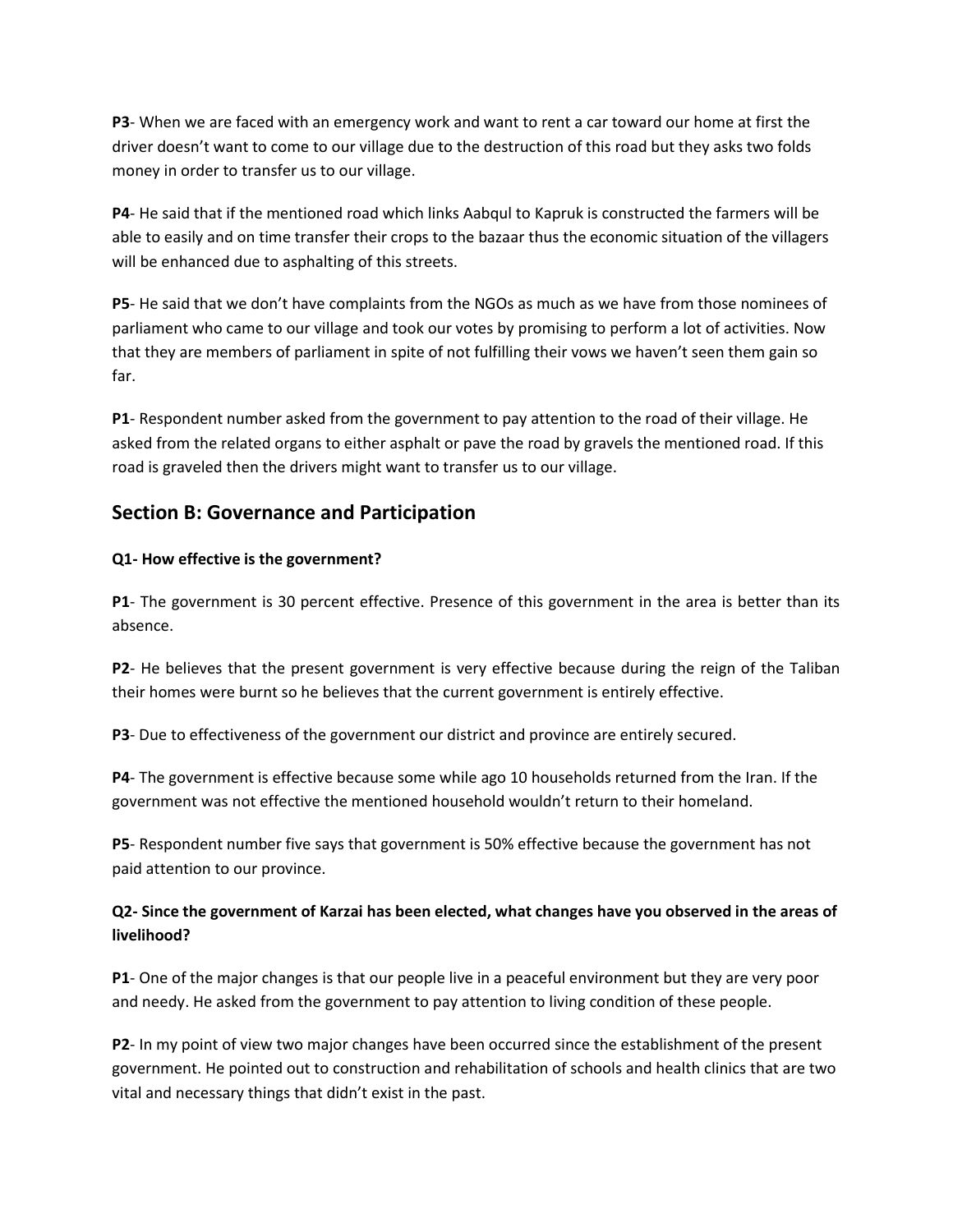**P3**- One of the significant changes according to the views of this participant is the availability of mobile phone services since the establishment of the present government. In spite of that creation of TV channels is also one of those changes that need to be mentioned. Here are some households who have bought TVs.

**P4**- Asphalting of Yakawlang road has brought a major change in the recognition and prominence of our district.

**P5**- A lot of changes has been occurred since the election of the present government in our area. Installation of water pipelines, providing of fruit drying solar machines, implementation of uplift projects by National Solidarity Program in the area are citable changes. In addition we didn't know even "HELLO" in the previous but today almost every household has at least one mobile phone that can easily call to Iran and Pakistan.

## **What changes have been observed since asphalting of Yakawlang road?**

**P3**- In the past we paid 300 AF as the car rent if we wanted to go to Yakawalang district but since the asphalting of the road the car fare has been reduced and now the car fare is 150 AF.

### **Q3- Are the women consulted on important issues? If yes, what issues? How are they?**

**P1**- Yes, we consult with our women in some issues such as selling of our domestic animals, wedding of our children, and activities of National Solidarity Program.

**P2**- I am independent while performing daily activities. I don't consult with women because they are mentally weak so I fulfill my activities by myself without receiving ideas of others concerning the issue.

**P3**- Women are half of our society therefore they should be consulted in all issues even if the issue is so small.

**P4**- However women are mentally and physically weak but they should be consulted in all issues relating to the household because our Prophet (PBUH) has ordered Muslims to do so.

**P5**- Women should be consulted in all issue because in our community women take part equally in all activities such as breeding animals and farming alongside the men.

## **Q4- How do people get access to information? Regarding rights, laws, policies and national institutions?**

**P1**- Some of the people get information by the radio but some others have TV Dishes and get information from the different visual TV channels. They use solar generators for turning on their TVs.

**P2**- There is no need to get access to information regarding policy because we don't have information about policy.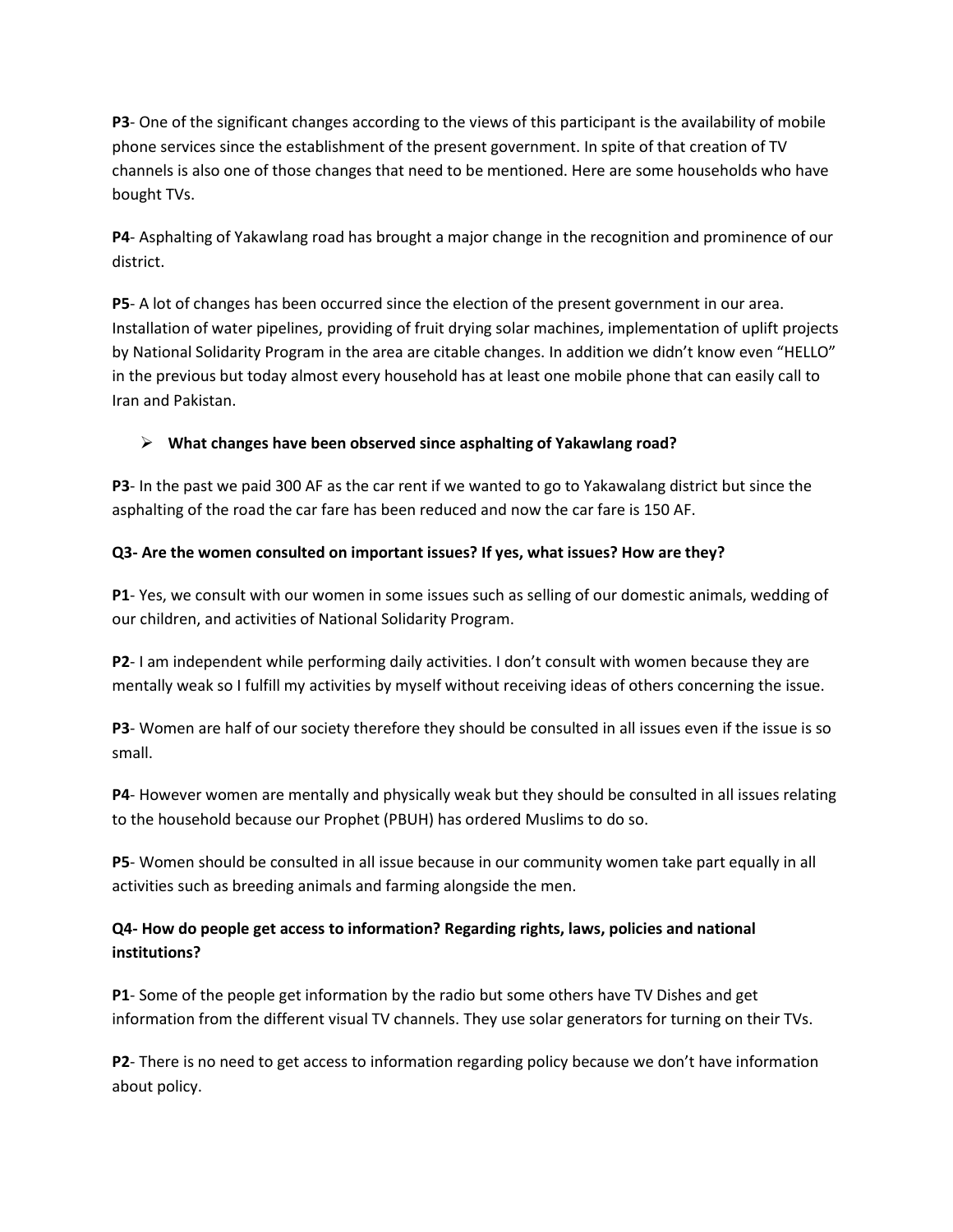**P3**- we also get information from those people who come from Kabul province.

**P4**- No we can't get information easily because there is only one radio station. He asked from the government to increase number of mass media in our province in order to simply get information.

**P5**- This participant confirmed all aforementioned views and he himself didn't have additional opinions regarding the question.

## **Section C: Access to livelihoods/ Social and Economic Security**

### **Q1- How do you feel about the lands which were allocated to the returnees?**

**P1**- Returnees have not been allocated lands. They came and surveyed the area and took migration cards of the returnees but so far none of the related organs have allocated lands to the returnees.

**P2**- Authorities only promised to us but has not fulfilled their vows yet.

**P3**- We returned from Iran with a lot of desires and anticipations but after arrival to our homeland we faced with misbehavior of the government. The government promised to provide us a lot of things but so far none of the vows have been practically fulfilled by the related governmental organs.

**P4**, **P1**, **P2**, **P3** confirmed the abovementioned opinions and added that everyone who had powerful, he received his land but feeble figures of our province were not exploited from the allocated governmental lands.

**P5**- The government invited refugees to return to Afghanistan therefore the same government should provide shelter for them; otherwise henceforth we call it a liar government.

### **Who had promised for you?**

**P3**- Directorate of migration and returnees promised to provide us lands in Shash Pul town but since then they didn't pay attention to their vows. Last year we reported our problem to the nominees of the parliament but they also promised to resolve our dispute providing that they are elected in the elections. We cast our votes in the elections to them but regretfully when they succeeded in the parliament since then we haven't seen the mentioned MPs too.

**P4**- Main residents of this province should also be provided shelters because they have been harmed by cold war during different regimes in Afghanistan. He claimed that besides providing shelter to the returnees the government should decide to prepare shelters to the local community as well.

**P5**- The government has a lot of facilities. They should visit our province and observe that there is no difference in living condition of returnees and residents of local community.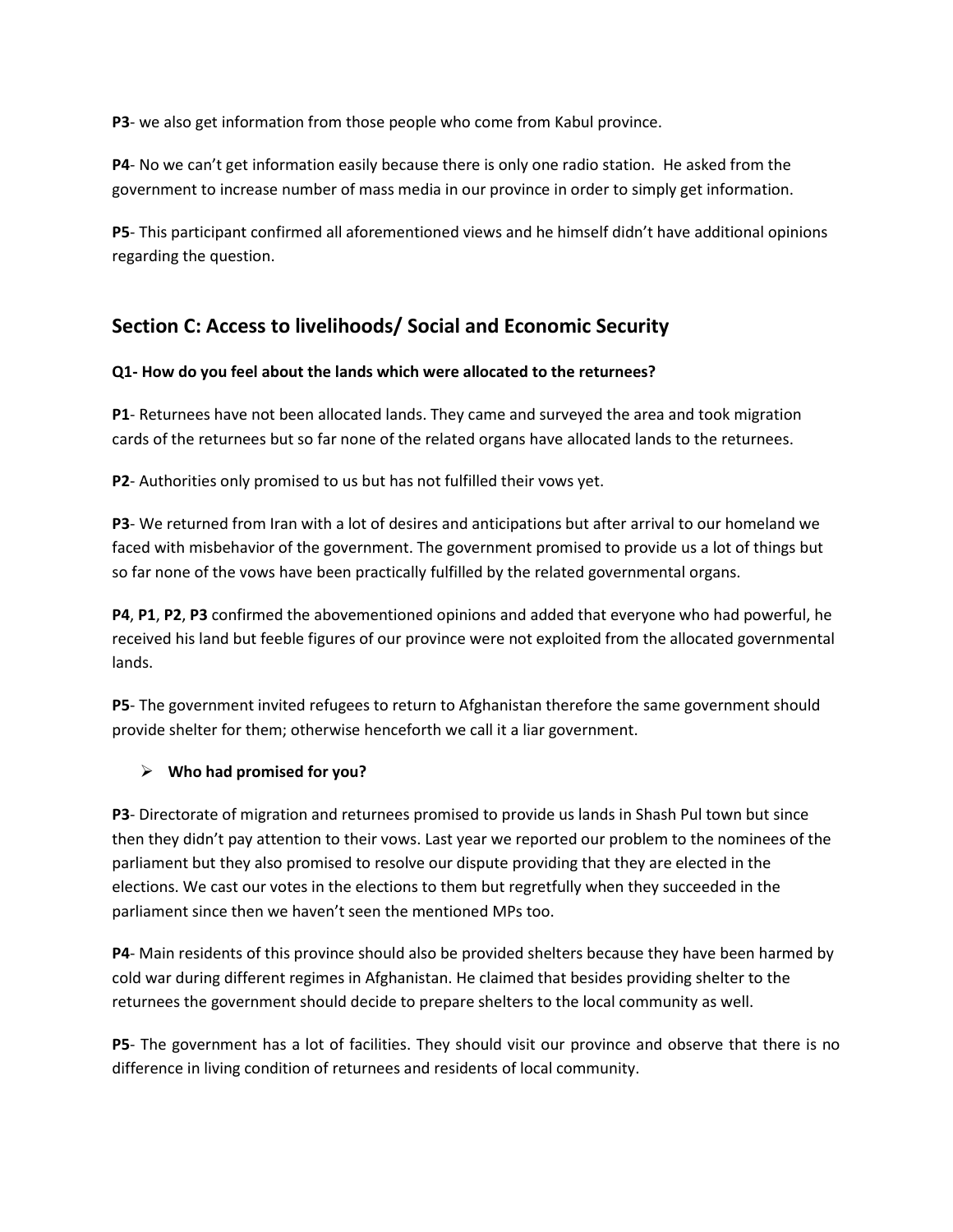**P4**- The local residents of Yakawlang came to Shash Pul and occupied lands under the name of returnees but now they are trying to grasp those lands that are located around Band-e-Amir. So he asked from the government to provide them shelters because the residents of this area are very poor and needy.

### **Q3- Does the community have problems with crime? If yes, what types of crimes?**

**P1**- Some of the disputes that occur on lands sometimes changes to crime but there are not other kinds of crimes such as robbery and theft.

**P2**- There is not any kind of crime in our society.

**P3**- I disagree with the aforementioned comments because there are still cases of robbery in our district. The robbers have connection with governmental authorities because some of them were captured in the past and soon they were released again in exchange on money.

**P4**- The robbers are entirely obvious to the police because they are supported by the police in exchange of money and other privileges that have been promised by the robbers to them therefore when a person complains about his problem to the police; they don't pay attention because they have already been exploited from the monetary payment of the robbers.

**P5**- This participant accepted all opinions expressed by other participants concerning the aforesaid question and added that we have selected elders for resolving of our problems but powerful figures do not accept their decisions.

**P1**- This person rejected all opinions concerning robbery in this village. He said I am Malek of this village and still I have not heard any case of robbery in the area yet. People have left their homes along with their home appliances and have gone to their summer pastures without having been scared from any robber so he should disagreement with ideas of other participant about this question. He added that he has not been reported about any case of robbery in their village yet.

## **Q4- How do people get access to information? Regarding rights, laws, policies and national institutions?**

**P1**- There is not access to information system in our village because there are not TV and radio stations and even in some areas mobile phones are not properly functioning.

**P2**- In order to listen to the radio we have to climb to the roof or top of the hell in order to adjust frequency of the radio and properly hear sound of the broadcastings.

**P3**- Those people who have governmental occupations or have some special connection or kinship with governmental authorities are informed from the current situation of the country prior to all other residents of the community.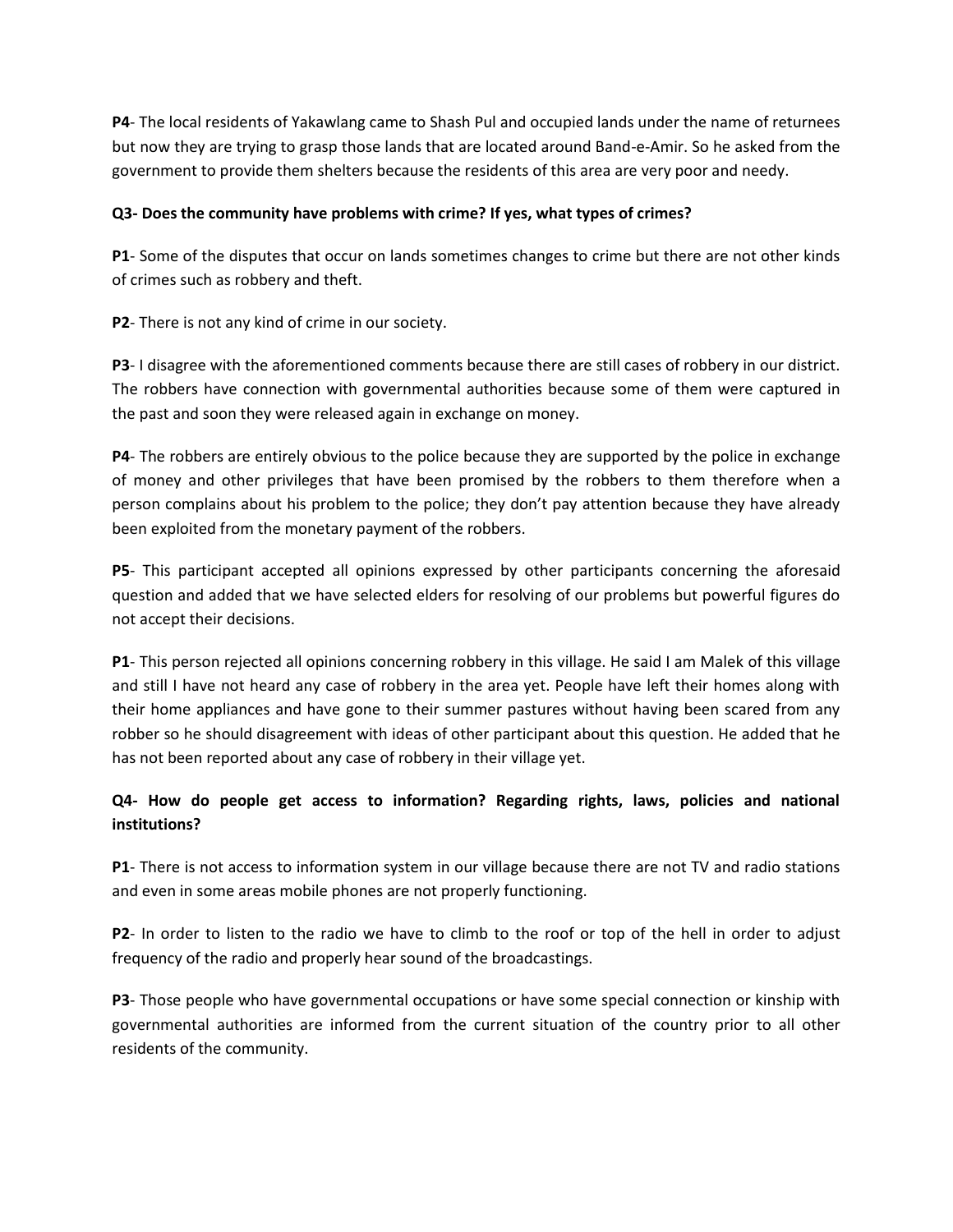**P4**- We receives information about situation of the country 6-7 months later when we visit from the district bazaar.

**P5**- He confirmed the abovementioned opinions but he himself didn't have additional ideas regarding the question.

### **Probe of Q4: Who typically commits the crimes? (the youth, men, or women)**

**P1**- Generally the youth perpetrate different kinds of crimes but our elders are frightened so they can't make decision regarding their crime.

**P2**- Most of the crimes are committed by former war lords. They are those elements who perpetrated different kinds of crimes in the past and still without being frightened from the government they continue to commit numerous crimes daily.

**P3**- Most of the youth who commit crimes are those who have learnt these issues in Iran and Pakistan because residents of this area are not familiar with any kind of crime.

**P4**- In my point of view that it is the duty of elders of the village to make decision regarding crimes of the youth otherwise the people might believe that the elders may also have connection with them.

**P5**- Women generally do not commit any kind of crime but they are might be some exceptional cases that a women might be involved in perpetration of a crime.

### **Q7- Do you believe that returnees and non returnees have equal access to all services?**

**P1**- The returnees are our brothers and villagers. When they returned to the country an NGO that I don't remember exactly its name and constructed homes for some of them but others were promised to be provided with shelters. But they have not been donated shelters so far.

**P2**- I returned from Iran nearly 15 years ago. I haven't faced with any kind of discrimination under the name of returnee or local resident of community.

**P3**- Most of the returnees are either our family members or our relatives. They were promised to be provided shelters by different organs. They referred to central government but they didn't pay attention to their complaints.

**P4**- This participant confirmed all aforementioned opinions stated by other participants and added that the returnees have equal access to all facilities such as health clinic, school and employment and participation in projects that are implemented by National Solidarity Program.

**P5**- This participant who himself was a returnee said that he didn't have problem with the residents of the area but he complained a lot from the governmental organs that they haven't donated them shelters yet.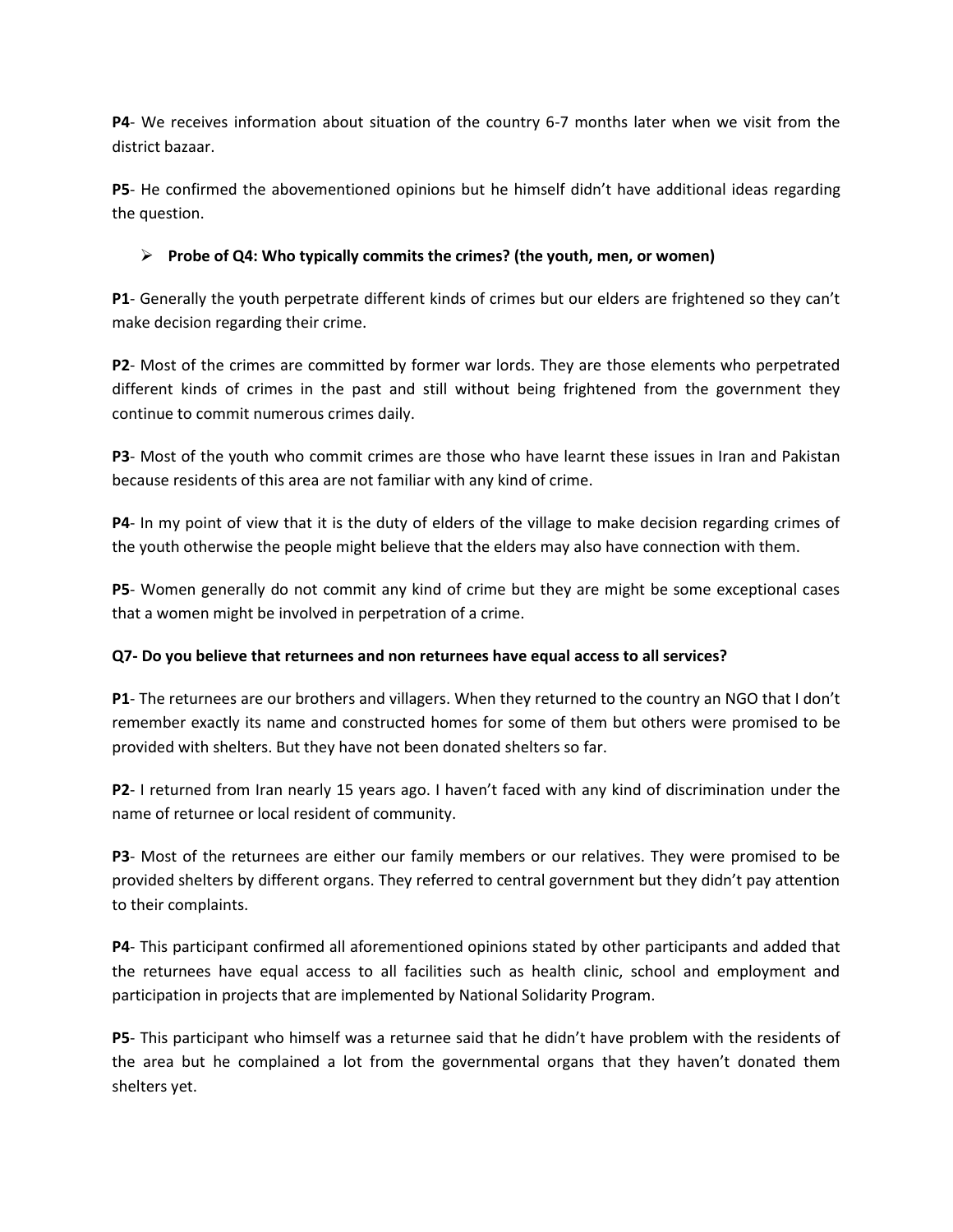#### **Why are you dissatisfied from the government?**

**P1**- We are dissatisfied because they government has not paid attention to returnees. There lot returnees in our village but only 15 households were provided shelters and 14 other households in Kapruk. But returnees of Aabqul have not been distributed shelters yet. He asked from the governmental organs that they have been entirely forgotten and desired that they might be sheltered in the past.

## **Section D: Justice and Rule of Law**

**Q1- Are there differences in the way the community functions now that returnees are living in the community? For example:**

#### **A - The way the community interact with themselves?**

**P1**- Returnees and resident of local community do not have problems in their interaction with each other because as I mentioned before they are relatives with each other.

**P2**- There is a good behavior among the returnees and non-returnees.

**P3**- The interactions among the returnees and residents of local community have improved because refugees have learned the way of interaction and behavior in the foreign countries.

**P4**- we have good interactions with among ourselves but some of the residents of local community disappoint them from their repatriation to their homeland.

**P5**- He confirmed opinions of all other participants and expressed that he himself was homeless yet.

### **B - The way the community builds and maintains relationships and trust?**

**P1**- Our interactions with returnees are based on confidence and reliance that we have on each other.

**P2**- The residence of local community have confidence on returnees and likewise, the returnees have reliance and confidence on residents of local community.

**P3**- He says, I was a returnee when I returned to the country I had a lot of confidence on residents of local community but today I have lost my trust on them.

**P4**- Respondent number four said that he doesn't have confidence on anyone at all.

**P5**- He confirmed ideas of **P1**, and **P2** meanwhile added that they have confidence on each other because they are relatives of one another.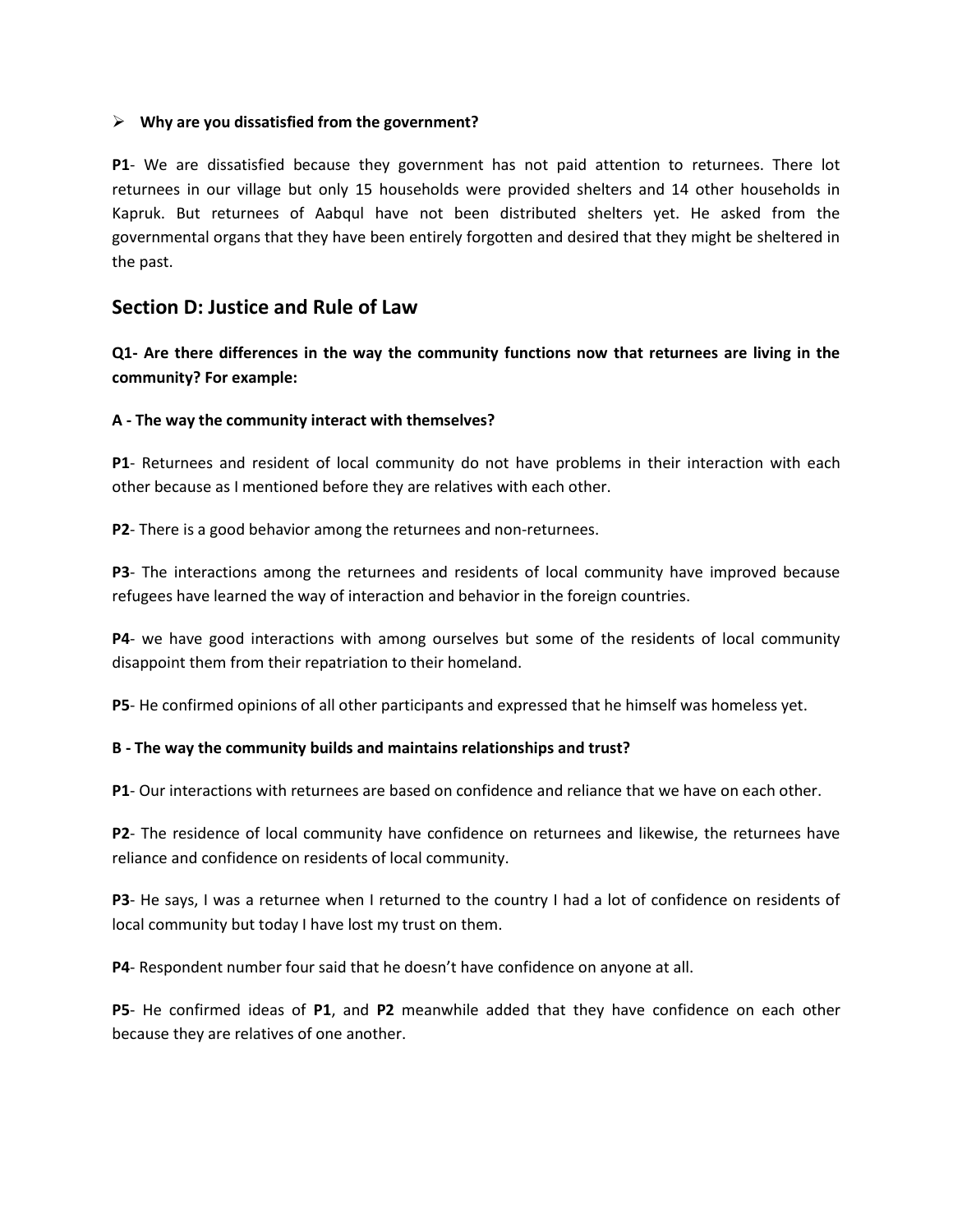### **C- The way the community support each other during difficult economic times?**

**P1**- Everyone based on his economic strength wants to support with one another.

**P2**- We support each other during all kinds of difficulties. If we don't do so, others might laugh on us.

**P3**- I want to clearly mention that when I returned no one helped with me.

**P4**- He confirmed opinions of **P1** and **P2**.

**P5**- He also confirmed opinions of **P1** and **P2** and added that the borrowers are not immediately asked to pay their loans by the owners.

### **D- The way the community resolve disputes among returnees and non-returnees?**

**P1**- At first we try to resolve their dispute inside the village but if we couldn't do that in that case ,we refer their dispute to related governmental organs for solution.

**P2**- We exert our utmost efforts in order to resolve their dispute inside the village because if they refer their dispute to government at first, related governmental organs refer the dispute to elders of the village for solution so in order to prevent wasting time we try to resolve their dispute peacefully inside the village.

**P3**- He confirmed the aforesaid opinions and he himself didn't have additional statements relating the question.

**P4**- There are elders in our village but sometimes they can't make fair decisions.

**P5**- In my point of view the elders can't properly resolve their disputes therefore I might be better to refer their dispute to governmental organs.

### **E- The way the community share resources with each other?**

**P1**- He said that both returnees and non-returnees have equal access to resources.

**P2**, **P3**, **P4** and **P5** confirmed the above ideas and they themselves didn't want to add additional opinions concerning the question.

### **Q2- How safe is it for women and girls to move around?**

**P1**- This area is not safe for women because it is a deserted region so there is danger of wild animals that might endanger women while moving around the area.

**P2**- Inside the village is a safe place where women can easily move around but moving outside the village might be very dangerous to women and girls because they are very feeble.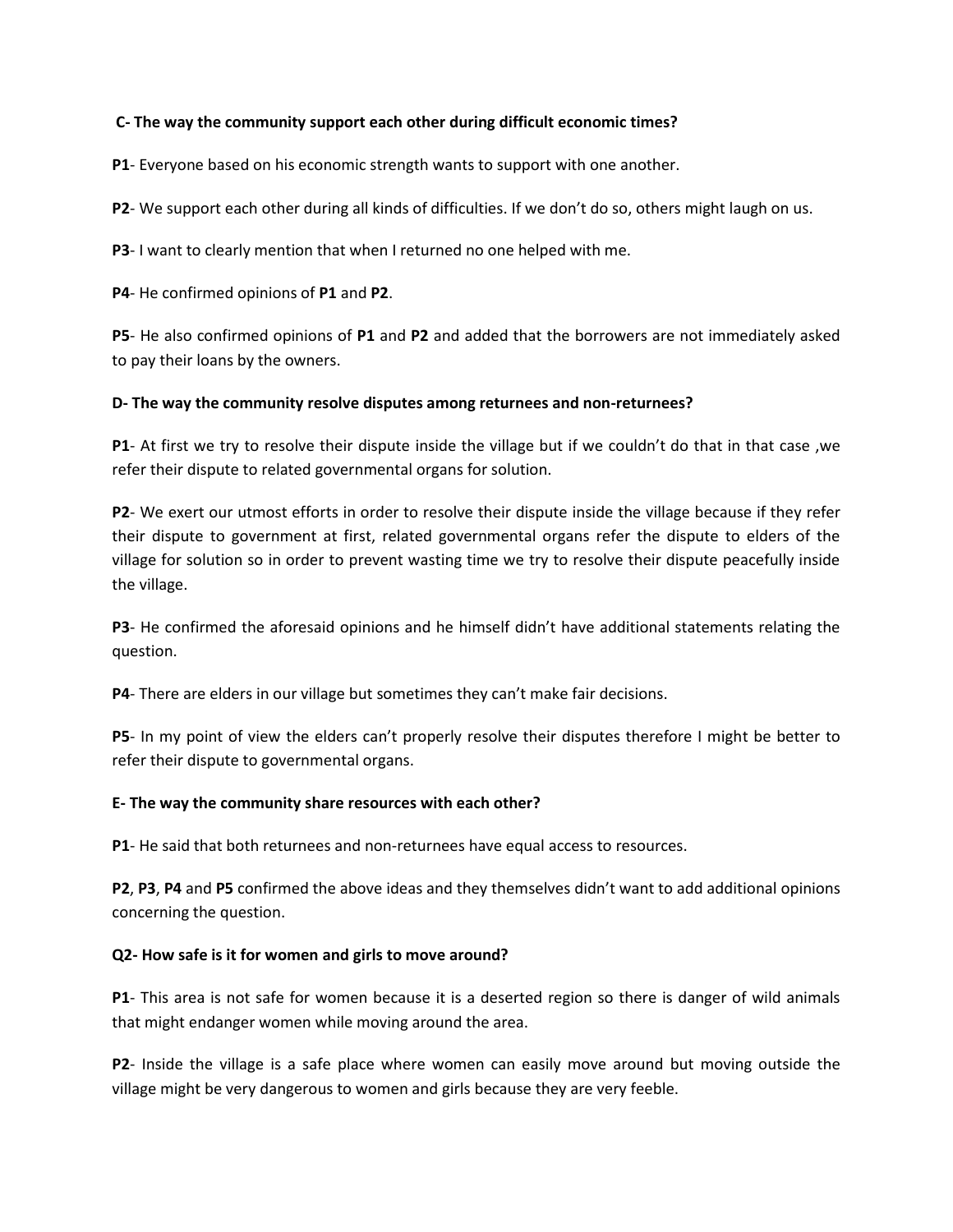**P3**- The women should perform their daily works at home they don't need to mover around.

**P4**- He confirmed the aforesaid opinions and he himself didn't want to add more details regarding the question.

**P5**- I think our village is very safe for women to more around because they can move from one pasture to another without feeling danger.

### **Q3- What do you think would improve safety of women and girls in this community?**

**P1**- He said that the police check points must be installed in the rural areas of the country. In addition the youth should be hired in the governmental organs.

**P2**- The government should pay attention to literacy of our people because most of the people in our community are illiterate.

**P3**- It is difficult for girls to attend in high school so the government should provide buses for their transportation.

**P4**- There is a lot of difficulties due to distant location of high school for our girls. So we ask from the government to build us a high school in our village otherwise we have to prevent our girls from attending to high school.

**P5**- In my opinion girls should not continue attending school beyond sixth grade.

### **Q5- Which group is the biggest threat to safety and security?**

**P1**- The Taliban are the biggest threat to the safety and security in our area.

**P2**- There is not any kind of threat against us in our village because we don't have relationship with government, Taliban and foreigners. We are all farmers and have a simple live.

**P3**- Both the Taliban and Americans are threat against security in the area because the people have not recognized them yet.

**P4**- In my view both the government and the Taliban are the biggest threat against safety in our region because they are involved in the battle and due to their combat a lot of civilians are killed daily in all corners of the country.

**P5**- He confirmed all mentioned opinions but he himself didn't tell us anything regarding this question.

### **Q6- What can the community do to improve the safety and security of the community?**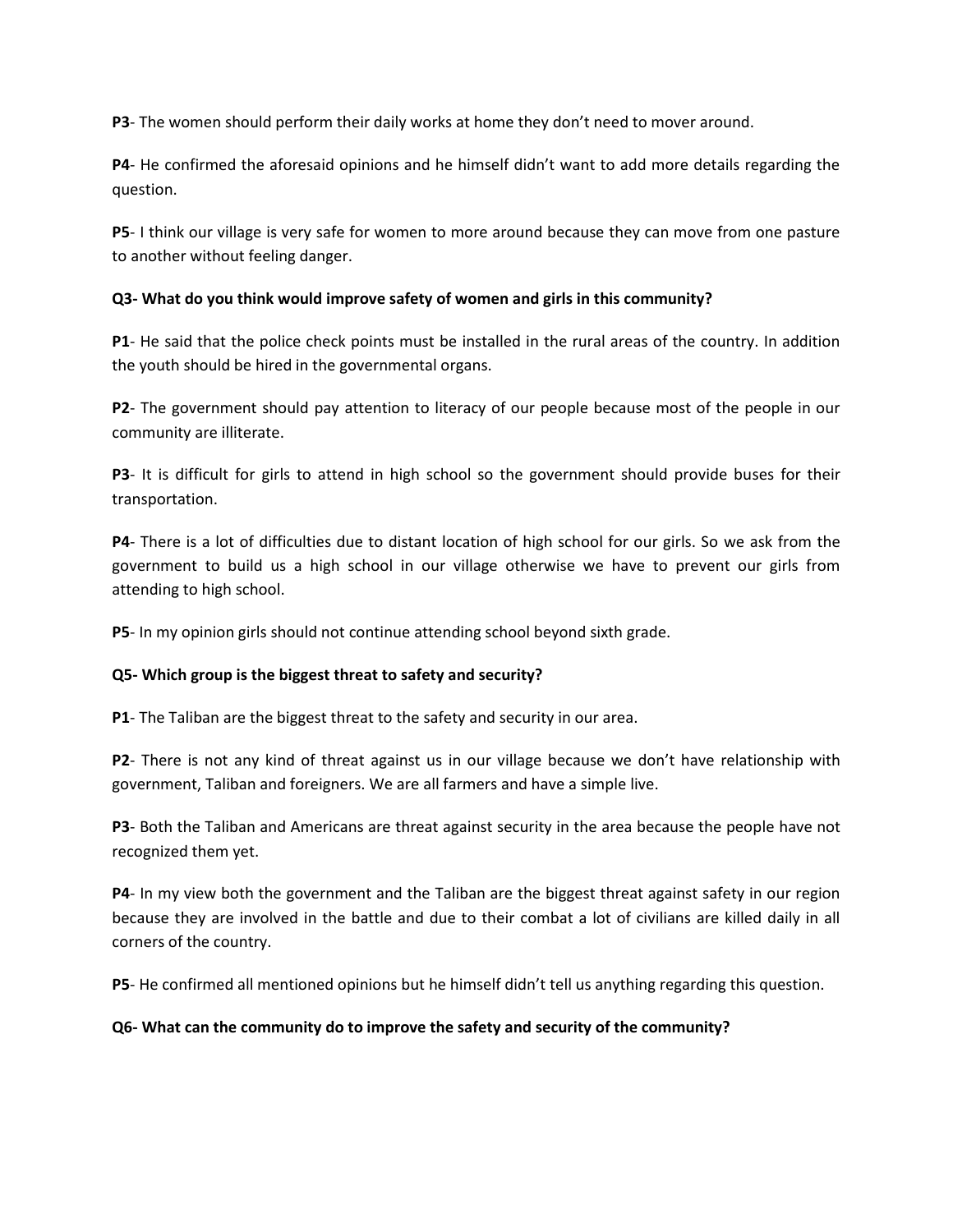**P1**- The government should strengthen all of its organs especially security organs and should have accurate supervision from their activities. He thought it was one of the solution ways that the security can be ensured in the society.

**P2**- The government should implement the projects properly.

**P3**, **P4**, and **P5** confirmed the stated opinions and they themselves didn't have anything to say regarding this question.

## **Q7- Have there been benefits to returnees relocating to you community? Are there any problems? What are they?**

**P1**- Yes, there were some benefits to returnees for their relocation. The related organs donated construction material with 14 repatriated households. Besides the local residents of our community also helped them to somewhat especially during the cold weather, the main residents of the area provided fuel materials to them.

All other participants confirmed the abovementioned opinions and they themselves didn't add more details regarding this question.

THE END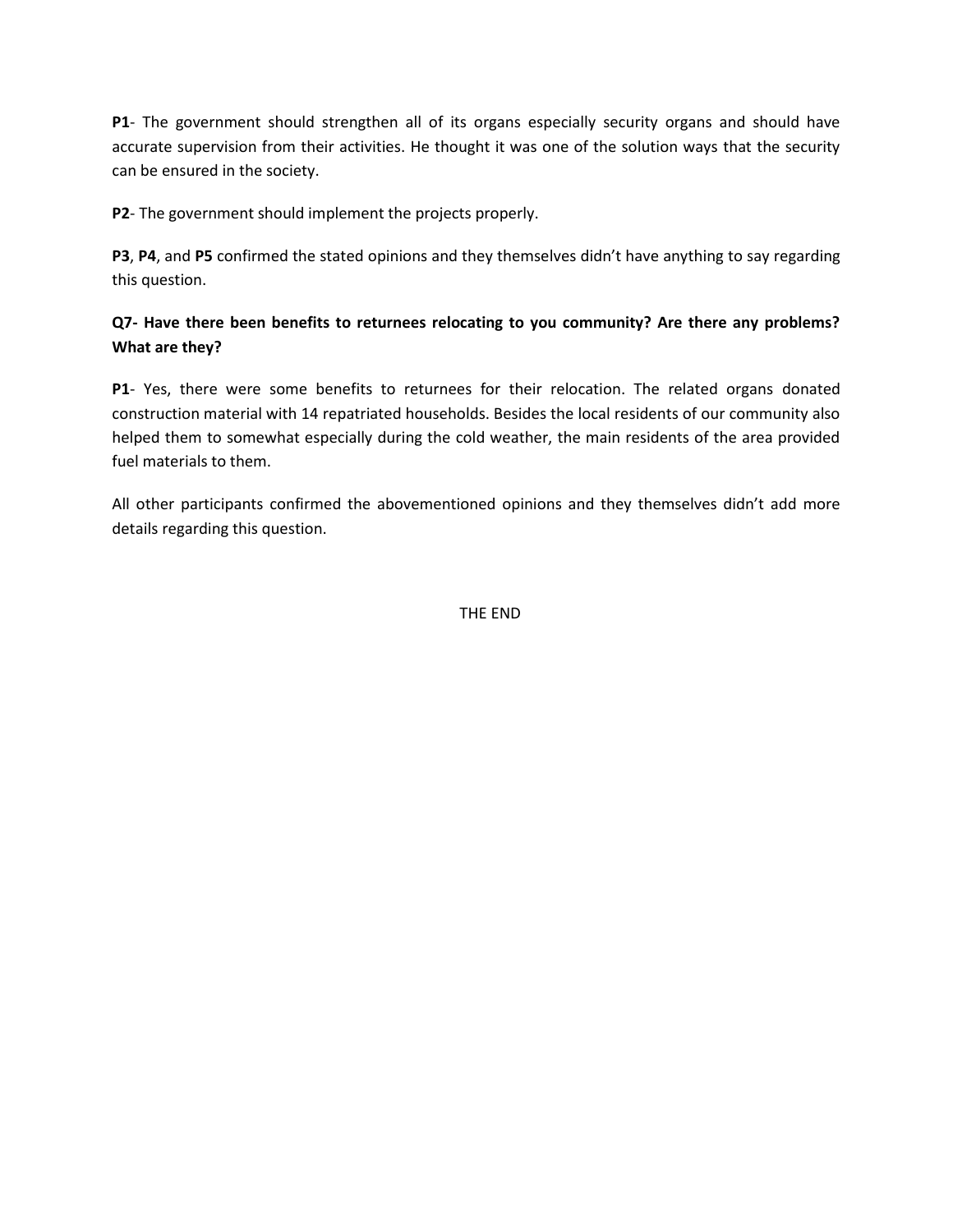## **FOCUS GROUP DISCUSSION**

### **FORM REGISTRATION NO: 51**

|                                       |                                                          |                | <b>Moderator's and Taker</b><br>4. |                                                                                                         |  |  |
|---------------------------------------|----------------------------------------------------------|----------------|------------------------------------|---------------------------------------------------------------------------------------------------------|--|--|
|                                       |                                                          |                |                                    |                                                                                                         |  |  |
| 1.5                                   | Facilitator's name:<br>Mohammad Azghar                   |                |                                    |                                                                                                         |  |  |
| 1.6                                   | Salahuddin<br>Note taker's Name:                         |                |                                    |                                                                                                         |  |  |
| 1.7                                   | Date of the FGD:                                         |                | 5/7/2012                           |                                                                                                         |  |  |
| 1.8                                   | Report Number:                                           | $\overline{2}$ |                                    |                                                                                                         |  |  |
|                                       |                                                          |                | 5.<br><b>Area Information</b>      |                                                                                                         |  |  |
| 2.1                                   | <b>Reintegration site Name:</b>                          |                | Kaprook                            |                                                                                                         |  |  |
| 2.2                                   | Site Number:                                             |                | 10                                 |                                                                                                         |  |  |
| 2.3                                   | Returnees: (Yes, No)                                     |                |                                    |                                                                                                         |  |  |
|                                       | Non-Returnees: (Yes, No)                                 |                | Yes                                |                                                                                                         |  |  |
| 2.4                                   | Gender (Male, Female, Mixed)                             |                | Male                               |                                                                                                         |  |  |
| 2.5                                   | GPS (Yes, No)                                            |                | Yes                                |                                                                                                         |  |  |
|                                       | If No see code.                                          |                |                                    |                                                                                                         |  |  |
| 2.6                                   | <b>GPS</b> location                                      |                |                                    |                                                                                                         |  |  |
|                                       | Latitude:                                                |                | 34 51 273                          |                                                                                                         |  |  |
|                                       | Longitude:                                               |                | 67 15 847                          |                                                                                                         |  |  |
| 6. FGD Outcome                        |                                                          |                |                                    |                                                                                                         |  |  |
| 3.1<br>FGD Completed (Yes, No)<br>Yes |                                                          |                |                                    |                                                                                                         |  |  |
| 3.2                                   | FGD team Notes use to take note any special observation: |                |                                    |                                                                                                         |  |  |
|                                       |                                                          |                |                                    | The people of Kaparook attended the interview with very happiness. Some of the people almost 90% of the |  |  |
|                                       |                                                          |                |                                    | villagers had gone to their summer pastures then our O.S.D.R surveyor's team informed the people that   |  |  |
|                                       |                                                          |                |                                    |                                                                                                         |  |  |

were at the field to be present to have an interview.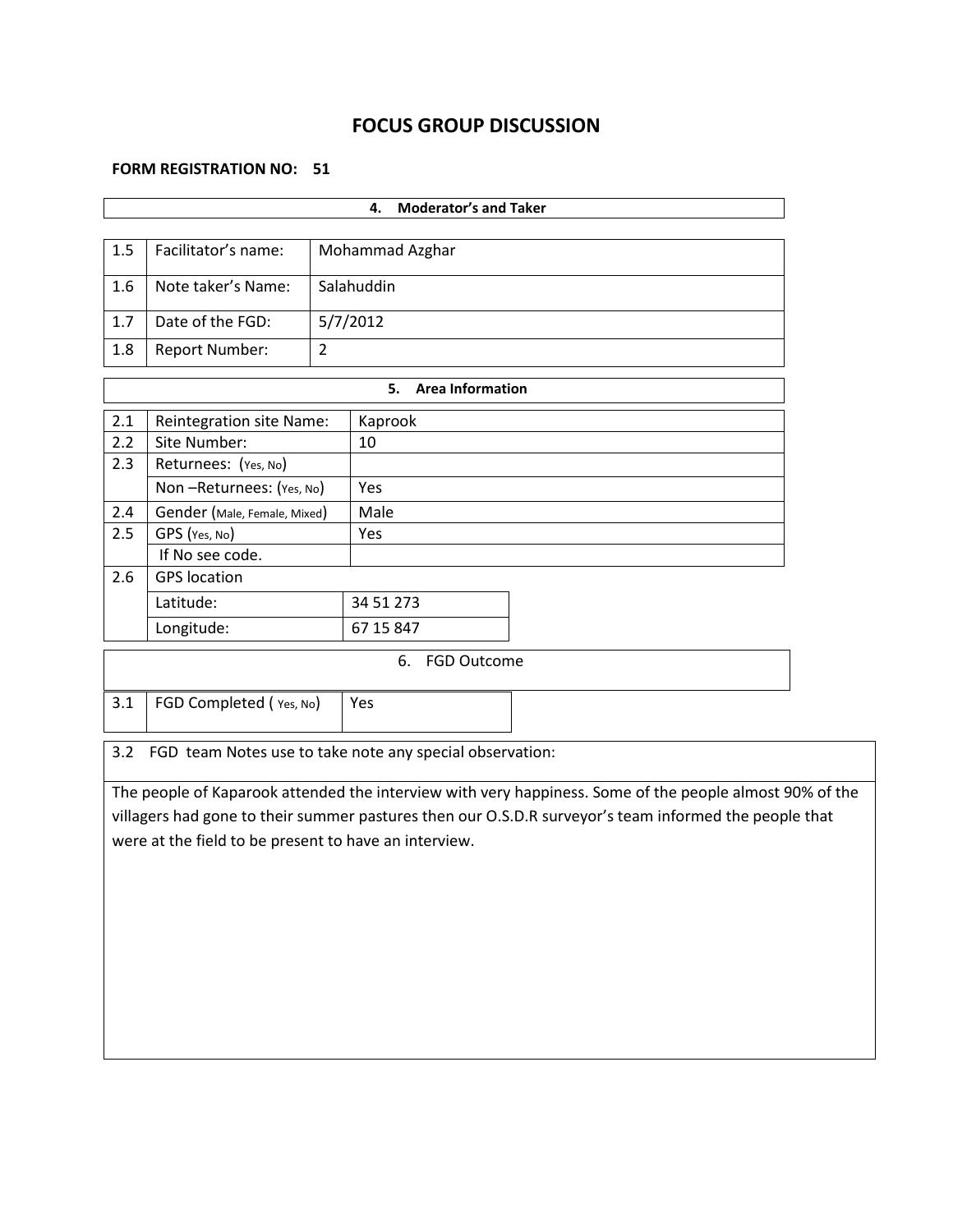| 4. Data Management Information (Internal Use Only by Database Entry Team) |  |                  |                                   |  |  |  |  |
|---------------------------------------------------------------------------|--|------------------|-----------------------------------|--|--|--|--|
| 4.1 Date of Interview                                                     |  | 5/7/2012         |                                   |  |  |  |  |
| 4.2 Interviewer's number                                                  |  | Male Interviewer | $CH-3$<br>Female Interviewer      |  |  |  |  |
| Supervisor's number<br>$CH-11$                                            |  |                  | Regional Supervisor's number<br>1 |  |  |  |  |
| 4.5 Date of office editing                                                |  | 6/7/2012         |                                   |  |  |  |  |
| 4.6 Office editor's code                                                  |  | $CH-11$          |                                   |  |  |  |  |
| 4.7 Date of data entry                                                    |  | 7/8/2012         |                                   |  |  |  |  |
| Data entry officer code<br>4.8                                            |  | 2                |                                   |  |  |  |  |

| List of Participants in Focused group discussions (F.G.D) |           |  |  |  |
|-----------------------------------------------------------|-----------|--|--|--|
| Province                                                  | Bamyan    |  |  |  |
| District                                                  | Yakawlang |  |  |  |
| Site Number                                               | 10        |  |  |  |
| Village                                                   | Kaprook   |  |  |  |

| No             | <b>Name</b>                 | <b>Position</b>    | <b>Occupation</b> | <b>Contact No</b> | Age |
|----------------|-----------------------------|--------------------|-------------------|-------------------|-----|
| $\mathbf{1}$   | Saed Anwar                  | Tribe leader       | Farmer            |                   | 60  |
| $\overline{2}$ | Saed Ismail                 | <b>Tribe Elder</b> | Teacher           | 0775068447        | 45  |
| 3              | Saed Rasool                 | Assembly           | Teacher           | 0774173023        | 40  |
| $\overline{4}$ | Saed Ahmad<br>レーストラー        | Tribe Elder        | Farmer            | 0783503581        | 50  |
| 5              | Saed<br>والمطالب والقوالمطا | <b>Tribe Elder</b> | Shopkeeper        | 0782374779        | 25  |
| 6              | Saed Ali                    | <b>Tribe Elder</b> | Farmer            |                   | 30  |
|                |                             |                    |                   |                   |     |
|                |                             |                    |                   |                   |     |
|                |                             |                    |                   |                   |     |
|                |                             |                    |                   |                   |     |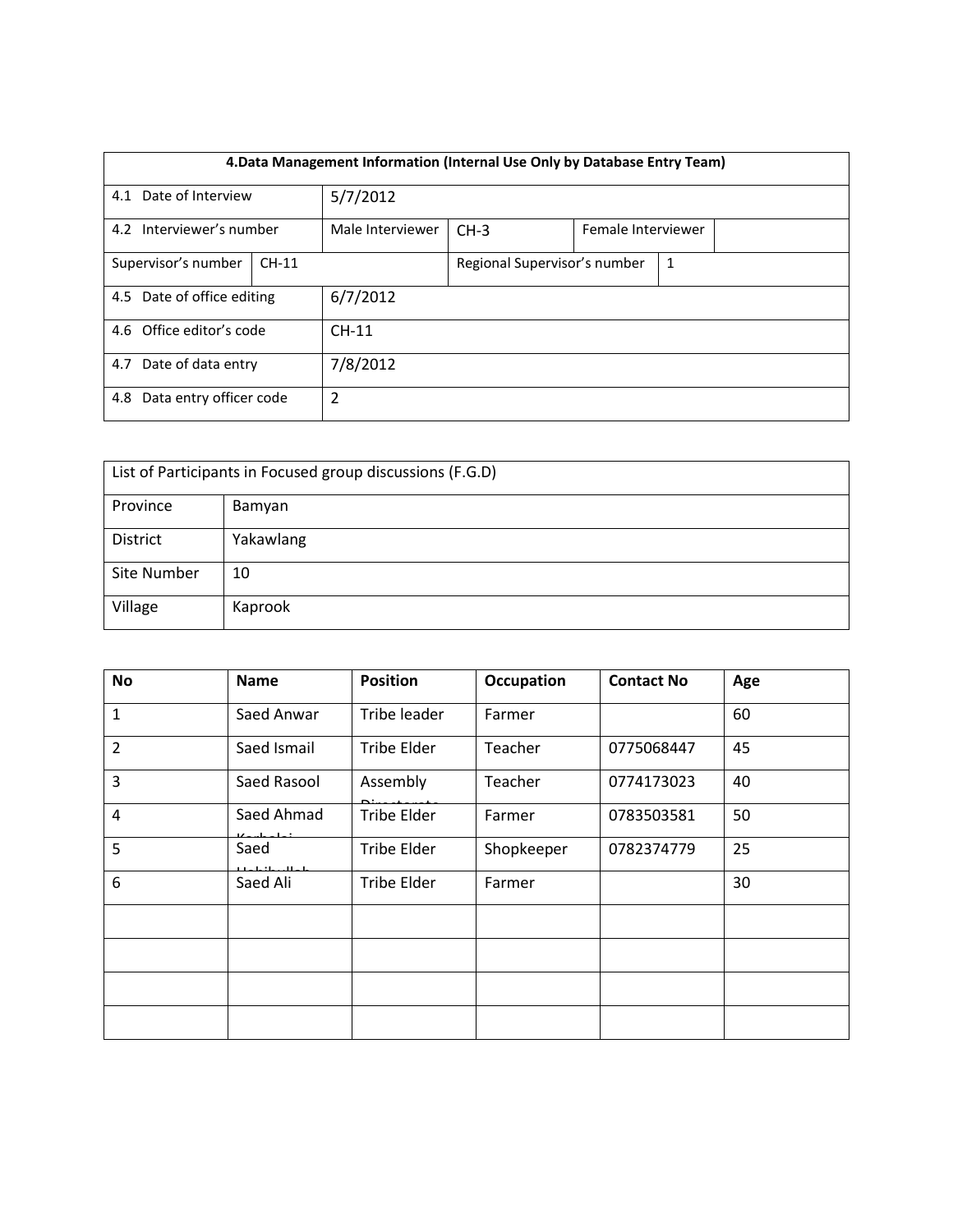### **General and Specific Concerns:**

### **A: Education Section:**

## **What are your concerns related to the returnees? Check all that apply.**

**P1:** There are numerous problems in education section for example: book shortage, lack of professional teachers, absence of building, stationary and many more.

**P2:** There are no tables and chairs for students, neither carpet, and nor hygienic water at school.

**P3:** Approving the views above, in addition; that the population of kaprook village is increasing day by day, therefore; this school should be changed to high School.

**P4:** Educational seminars should be held for the teachers in their own villages. Because last year a seminar was held by a NGO that I don't know the name and they ask the teachers to come to Bamyan but they don't have any facility to travel to Bamyan.

**P5:** Meanwhile, our schools are medley, therefore; the buildings should be separated as well as the toilets should also have to be separated. In addition; there is only one female teacher, therefore; the number of female teachers should also have to be increase.

**P6:** Approving all the views above, and adding that the people of Kaprook should struggle in order to establish a high school.

## **B: Health Section:**

**P1:** There are numerous problems in health section because there is not enough medicine available. There is only one doctor, one nurse and one midwife available in the clinic by these personnel our needs and problems will not be resolved.

**P2:** The laboratory is available in the clinic but there is no one professional for the laboratory. So this problem should also be solved.

**P3:** At least there should be two or three hospitalization bed rooms because most of the people who live in remote areas such as (Abqul) also refer to this clinic. So it is difficult for them to travel everyday to the clinic.

**P4:** Meanwhile, some patients can not be cured here. So it is necessary to tak them to the province or district in such cases there is a need for an ambulance. Therefore, government or a NGO should assign an ambulance for our need.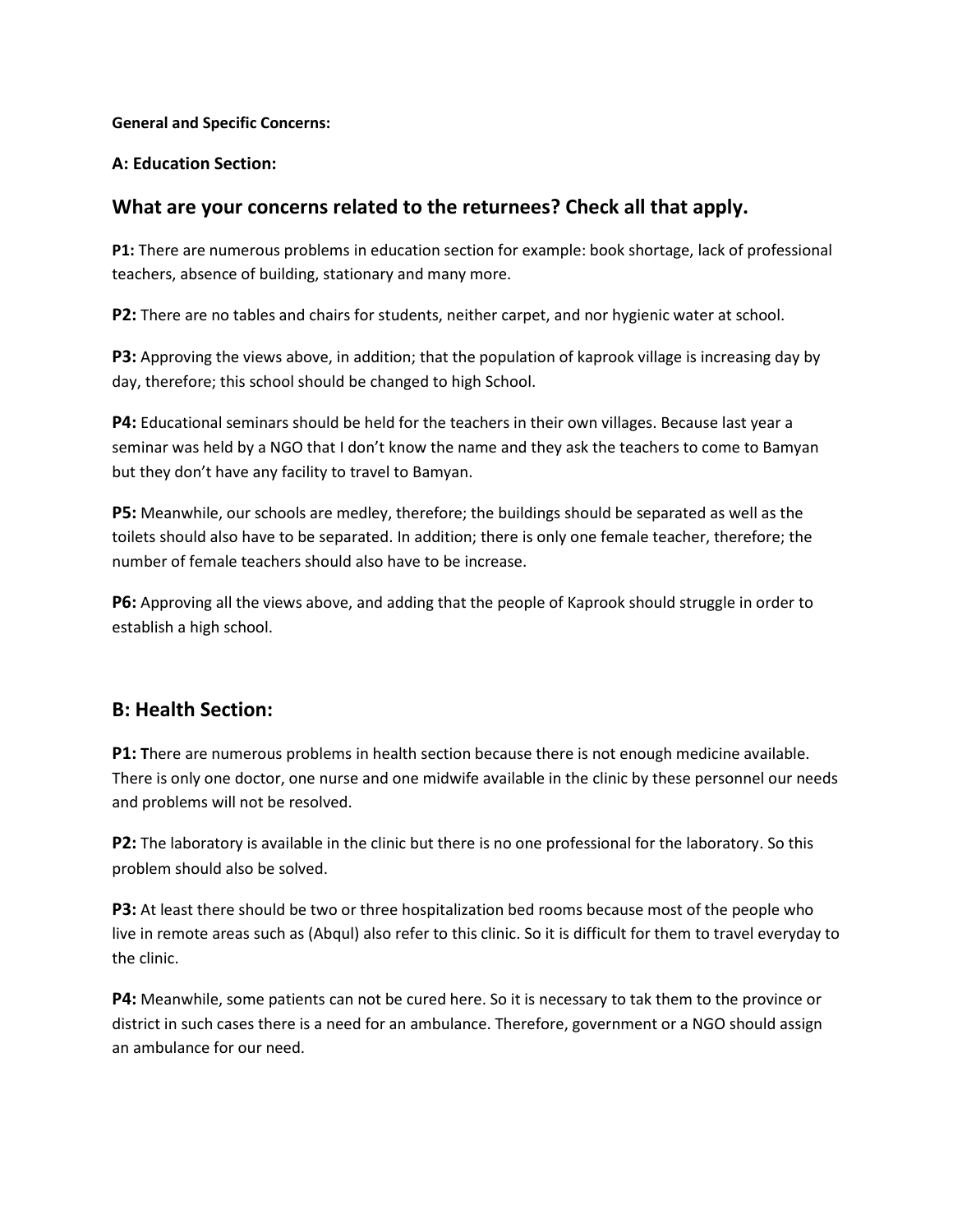**P5:** Our clinics don't have surrounding and no electricity. Therefore, surrounding and electricity is important for the clinic.

**P6:** For emergency patient there are very less facilities, therefore; there is a need to work on this section.

# **C- Access to Drinking water:**

**P1:** During winter the problem increases while accessing to drinking water but in summer the problem somehow decreases. Because these water pipelines are established by (Red Crescent) but the pipes are very thin in size and the dimension of these pipes are (1 inch). So these pipes freezes in winter and the water supply stops.

**P2:** Government promised us many times especially the parliament candidates. That they will build three deep wells both for the (Abqull) and (Kaprook) villages.

**P3:** They should work on the same springs which are located at the up side of the village and should establish big water storages.

**P4:** Approving the views above, in addition; there are no hand pumps available in the village. Therefore, they should establish hand pumps.

**P5:** Four years ago four deep wells were establish in (Kaprook) and two in (Abqull) but now these wells are totally out of order. A few wells which the number is not accurate are available.

**P6:** The views above are provable, in addition; these pipes in which water flows are not in order because the faucets are broken. The people fill the water of their need afterward the water flows out of order from the faucets. If they stop flowing of the water from the pipes which were established by (Red Crescent) so this water will be enough for feeding the livestock.

# **E- Access to Shelter:**

**P1:** The returnees are exception even the main residence need access and are worthy to have shelters. Because they are very poor and the shelters which they have are very small.

**P2:** In whole (kaprook) almost there are 40 or 45 returnee families and they have access to only 12 shelters and each shelter have capacity of 2 person which is even not enough for the returnees main residence are an exception.

**P3:** Main residences are also suffering the same difficulties as returnees. Because in some houses 3 to 4 families shares the same house and they suffers many problems.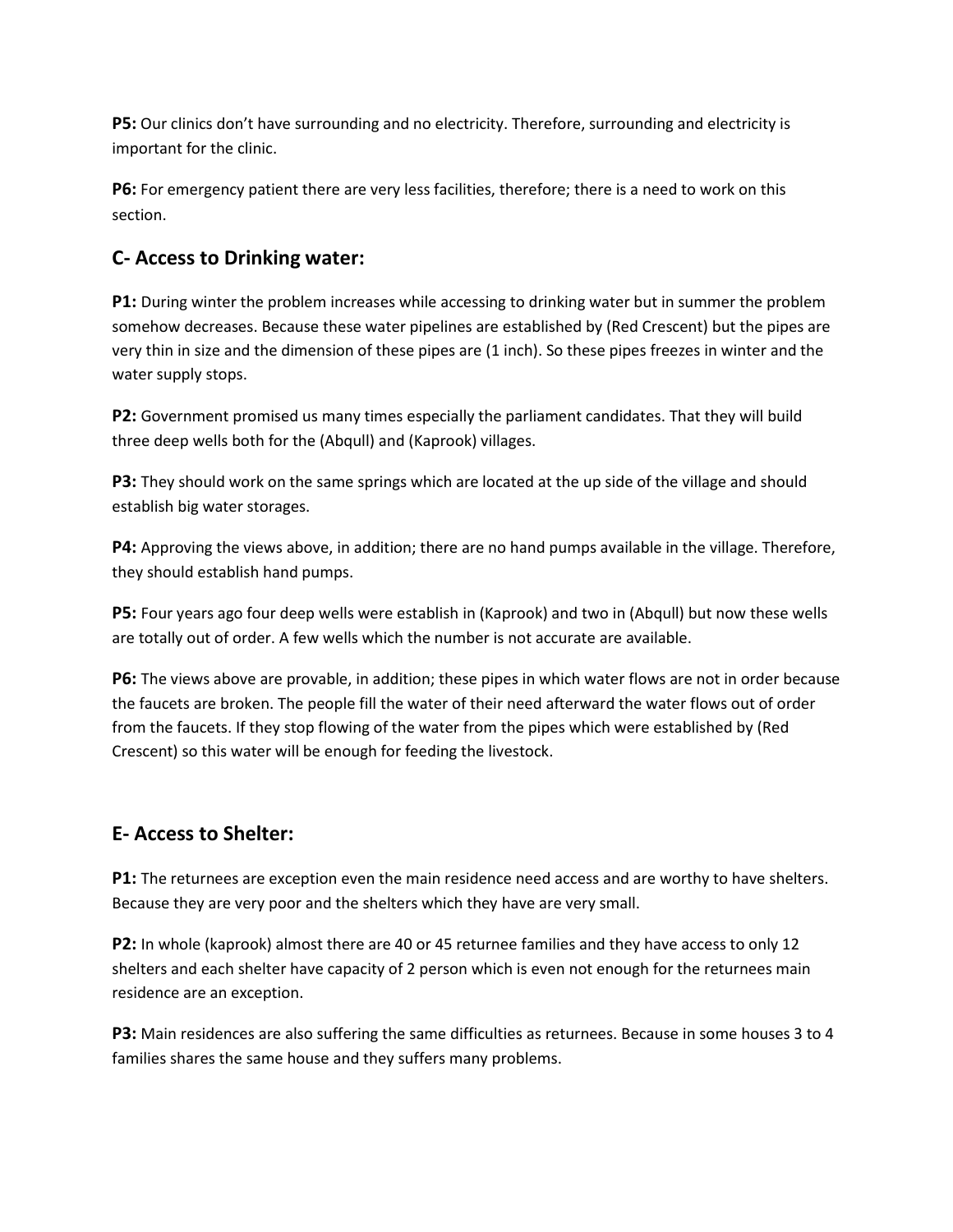**P4:** The people of (Kaprook) are very poor and their fields are single seasonal cultivation. They have fewer fields if they build shelter in their field so their problems will increase and even they don't have financial capability to build them.

**P5:** Approving all the views above but adding that I have my immigration document from Iran along with me but when I show them to anyone they reply that it is not valid.

**P6: I** don't have any view but confirm all the views above.

## **I- Access to pastures:**

**P1:** Regarding Pasture section there are not many problems but when it doesn't rain so the problem increases due to the drought.

**P2:** Some people who belong to other areas they feed their livestock in our pasture forcibly. When we refer to the government they give some sheep to them as bribe and no body takes any action regarding resolution of this problem.

**P3:** The pasture area is almost enough to feed the livestock but the big problem that we have is lack of water.

**P4:** Some of the pasture areas belong to the people of our village but when (Park Milli) was established in the surrounding of the (Band –e-Amir) some of the pasture area was demolished but instead of that we didn't get anything.

**P5:** Person 5 and Person 6 approved the views above but didn't have any comment regarding the abovementioned question.

## **J- Access to Irrigation water:**

**P1** Regarding irrigation water there are enormous problems. I am not saying others words and views but we are very disheartened of such promises.

**P2** Water for the agriculture irrigation is sufficient but the valleys which are in our area are empty and all the water is wasted.

**P3** We have many springs across upside of (Abqull) area but no work was done to store that water.

**P4** Four years ago some work was done by CARE organization but it didn't even last for two years. Again the springs were blindfolded and the water stops and the problems increases.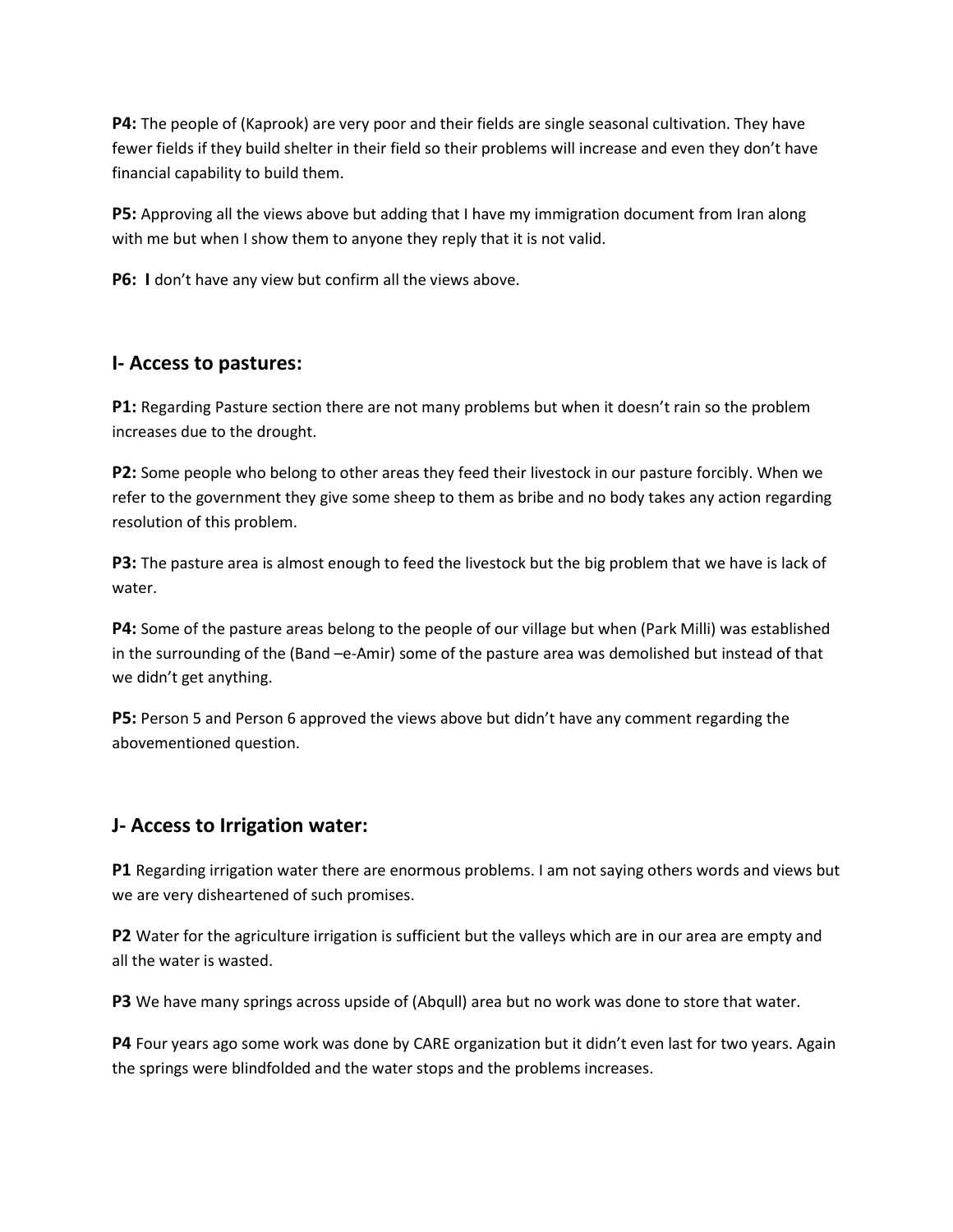**P5** The valleys that flow across the village should be concreted. In order, to stop the wastage of water in the fields and the water will flow till finishing point.

**P6** The people are very poor despite this we have talked to an excavator owner to construct this are for us paying our private money and he demands (300000 AFS).

## **L- Security:**

**P1** Regarding security I can tell you that security situation of whole (Yakawlang)is satisfactory. Especially (Kaprook) and (Abqull) don't have any problem regarding security.

**P2** Regarding security (Kaprook) is good because we walk and move day and night but yet we have not faced with any threat.

**P3** In our area there is danger of wolves for cattle and humans but regarding security there is no problem.

**P4** Number 5 and 6 approves the views above and they don't have their own views.

# **Q 2: Do you believe returnees and non returnees have equal access to services and resources?**

**P1** Returnees and main residence have equal access to all resources but one thing that some returned families received household items but local residents do not. The local residents should also have access to these resources because they are very poor.

**P2** Returnees are also our brothers they don't have problem both in school and health service.

**P3** Returnees don't have any problem, on the other hand; the main residence says that every organization asks about them.

**P4** No problem that they are returnees in deed we are all Afghan and we don't have problem with each other. In fact, we have to help them more.

**P5** We helped them too much when national solidarity provides us solar we have fully cooperate with returnees. Even sometimes they have access to resources more than us

**P6** Approving the views above and don't have personal view.

## **B- Governance and Participation:**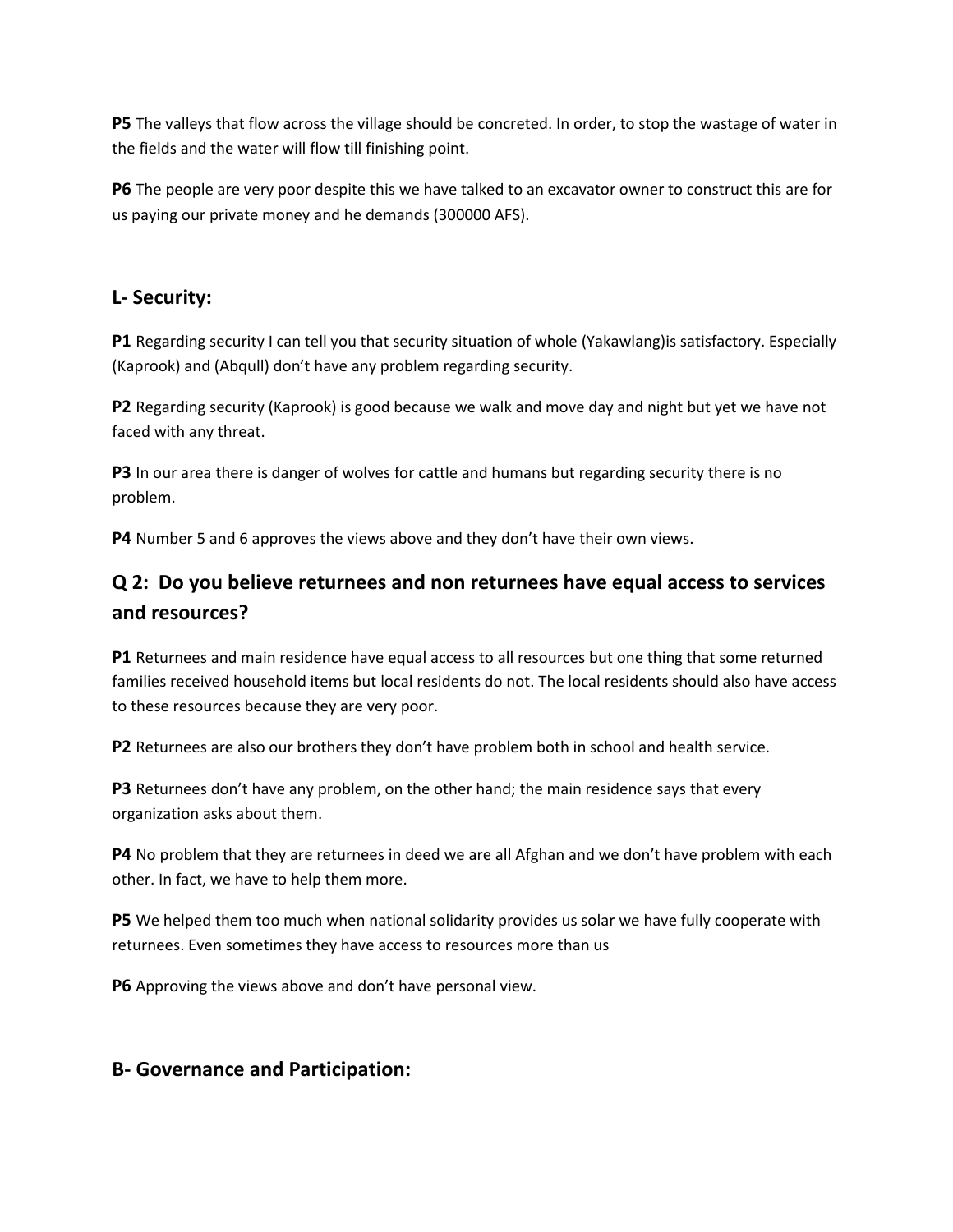# **Q 1: How effective is the government?**

**P1** The government is effective because we gave them vote. But some people of village say that it is not effective they are also right because the government don't pay attention and care about them.

**P2** The government is effective because they have done some effective works for people. But when they demolish and damage this is not fault of government. However, the one who did those works get full dues from the government and steal money from it.

**P3** The effectiveness of government In my view is 50% because they have promised us for the donation of improved seeds. The agriculture ministry distributed (150 Kg) wheat seed in (Yakawlang) district and those were as well poor quality, so all the works are at this quality.

**P4** The government is very effective almost 90% because the security is good. Even this unpaved road was not here but when national solidarity program came here, now it is possible for the vehicles to travel to the village.

**P5** Approving the views above, in addition; the effectiveness is therefore more because Telecommunication Company was established here, we have access to solar, schools was established, clinic was established, (Milli park) was established nearby (Band-e-Amir) maybe we can utilize from it and more possibilities of finding job.

**P6** Approves the views above, in addition; the government is effective because we are living with serene. But we are poor people and this is from our (ALLAH) God.

# **Q 2: Since the government has been elected, what changes have you observed in the areas of livelihood?**

**P1** Many changes have been observed in this area such as school, park of Band-e-Amir, unpaved road and many more.

**P2** The big change is that before we have heard about election. But when we see it visually that we have the right to vote.

**P3** Many works have been done in our area such as solar, drinking water, many more like this.

**P4** The big change is that the telecommunication poles have been established, that now we are able to talk to our relatives very easily.

**P5** The big change in my view is that I live with serene.

**P6** The big change in my view is that we have access to health services, second that the children are keen to go to school.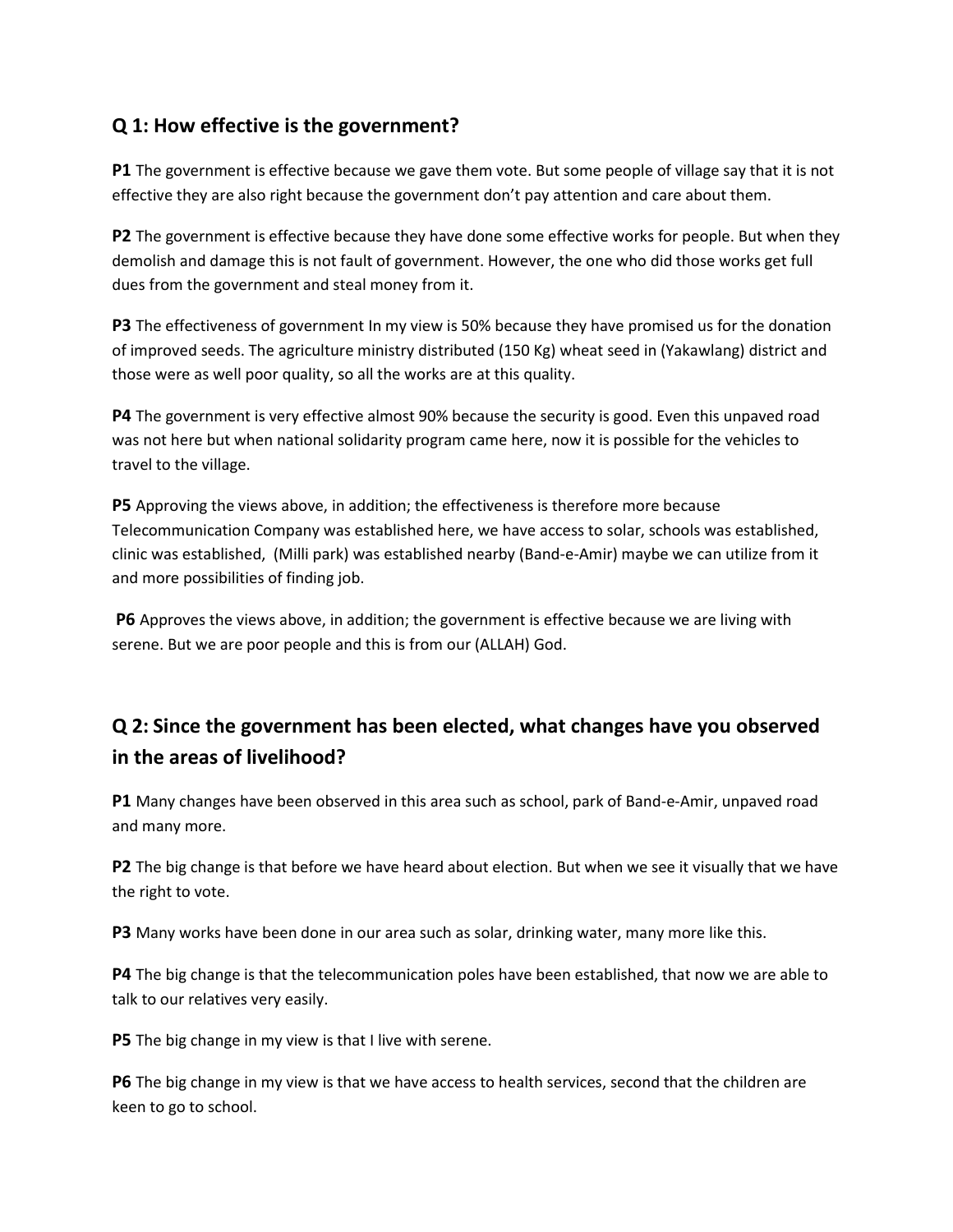# **Q 3: Are women consulted on important issues? If yes, what issues? How are they**

**P1** Women should be consulted because they are half part of our society.

**P2** In my view we should not consult with them in all issues because our society women are illiterate and don't have knowledge of all issues.

**P3** We consult with them regarding household issues. We don't consult with them regarding the issues which are out of household.

**P4** In my view regarding all issues they should be consulted because they participate equally in household work, livestock, and farming.

**P5** We should consult with them it would be better. While engaging their daughters, engaging their sons, making homes and many more.

**P6** Approves the views above, in addition; consultation is better to be done whether it is male or female.

# **Q 4: How do people get access to information regarding rights, laws, policies, and national institutions?**

**P1** Those people who have access to solar also have television and some have radios then they discuss the news with each other.

**P2** The reason of getting informing late about policies and laws is that, first we are uneducated; second we are living in remote areas.

**P3** Those who work in the government get inform quickly.

**P4** In my view those get inform quickly who travels more to town or if someone is driver then they feedback others.

**P5** We are illiterate people no one informs us about law and policy. We follow the way ''what somebody tell us''?

**P6** Approves the views above and have no comments.

## **C- Social and Economic Security:**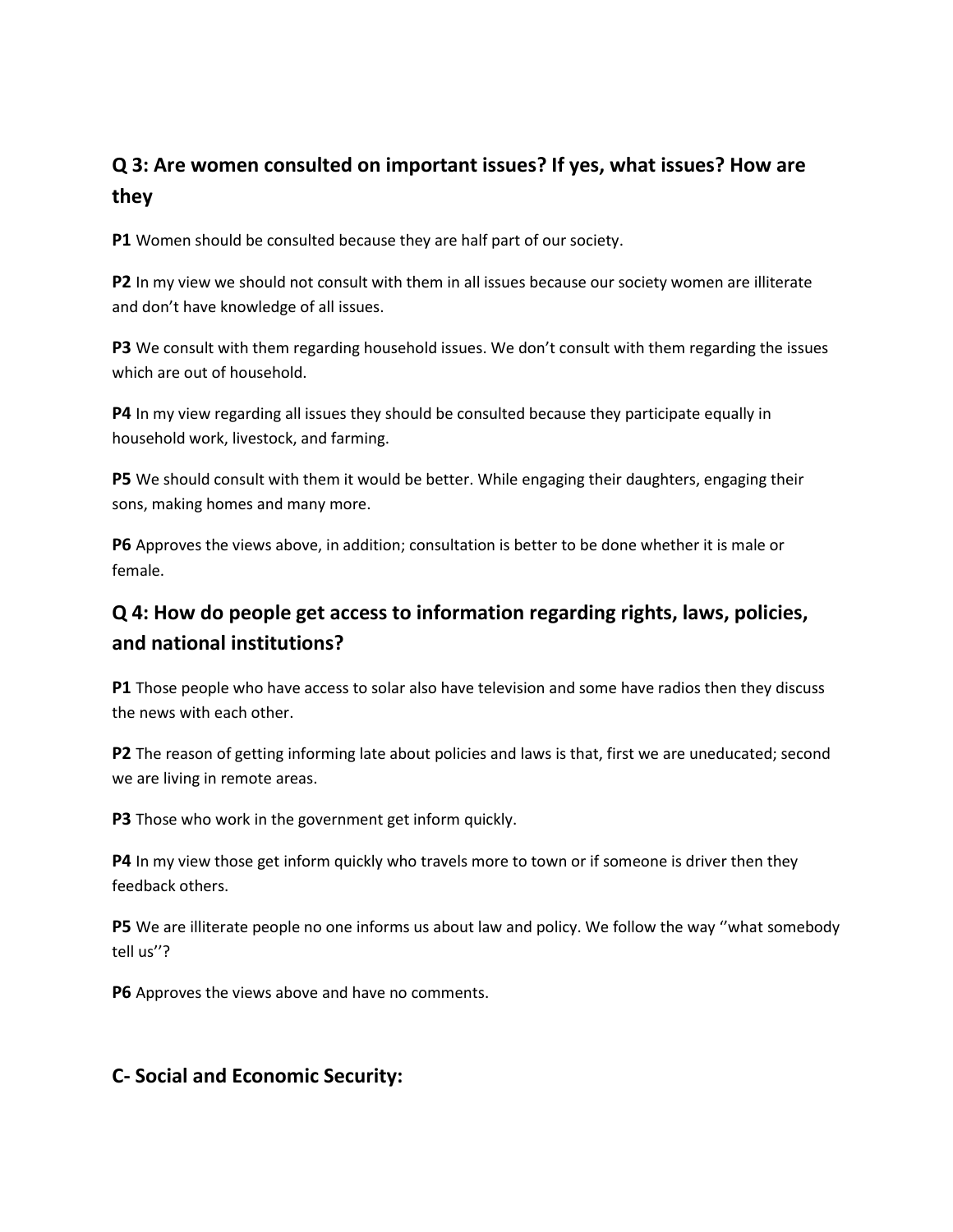# **Q 1: How do you feel about the way land was allocated to the returnees?**

**P1** land was not allocated here for the returnees.

**P2** Few shelters were provided to them but land was not allocated to them and the shelters that are established are very small in size.

**P3** Approves the thoughts above, in addition; almost 2% out of 100% shelter were established for the returnees.

**P4** The main residence will be very happy if lands are allocated to the returnees. Returnees are also a tribe of the village and our relatives. But yet no land was allocated for them.

**P5** I am a bit aware that land was allocated in (shash pul). But those people were distributed lands who were wealthy.

**P6:** No body asks about main residence and returnees the reason is that when my cousin returned from immigration he submitted his repatriation documents to the immigration directorate for land. After submission those documents are still lost along with his ID card (Tazkira).

# **Q 2: Were there problems because some non-returnees did not have access to land?**

**P1:** The problem is here those who are main residence government didn't allocate lands for them. But even they have surrounded some part of the private lands of main residence for establishing the (Milli Park).

**P2:** When main residence watches the situation of returnees afterwards they didn't care about their own situation.

**P3:** There is no problem but people are very poor otherwise they would like to build homes at upside of (Kaprook) area despite that land belongs to the government. But they could not afford it financially to build home.

**P4:** Refusing the thoughts of (participant 3) and says that there is no need to build homes because there is no road, no electricity, and no hygienic water. They should allocated lands near to town or provide traveling facilities

**P5:** Number 5 and 6 approves all 4 views and don't have any comment.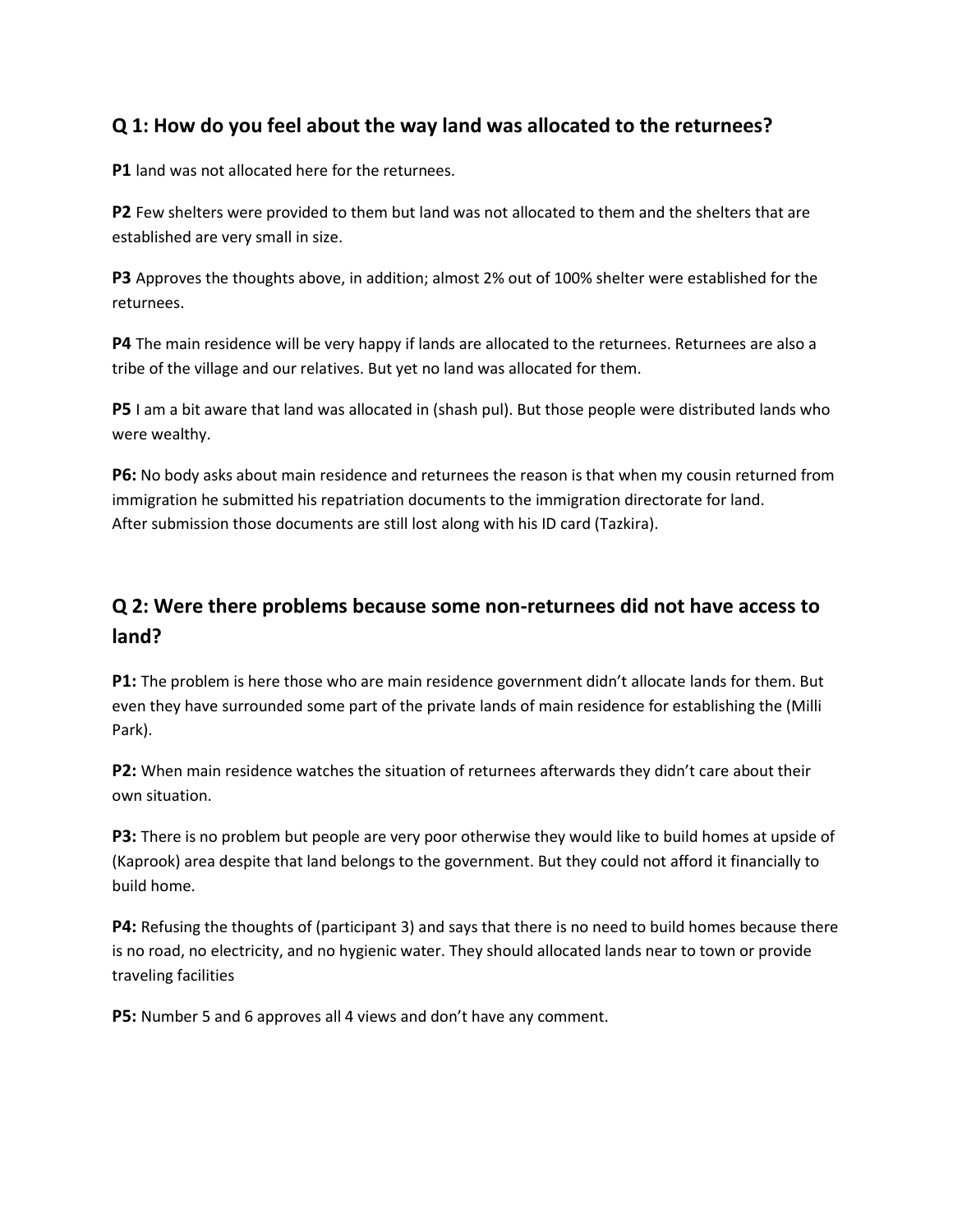# **Q 3: Does the community have problems with crime? If yes, what types of crime?**

**P1:** There is no crime in our area because I am confident about it. Because when our people go to summer pasture, they feel secure and nobody experiences any robbery. As well don't experienceany other issue.

**P2:** Our villager's household items left at homes when they go out of home. But still no crime takes place.

**P3:** Most of the times our women travel to pasture and return back to home yet nothing happens.

**P4:** Approving all the views above, in addition; some times there are some conflictions about lands but the tribe elder solves them and no crime exist.

**P5:** Number 5 and 6 approves the thoughts above and don't have any personal comments.

## **Q 5: Is unemployment higher among returnees than non-returnees?**

**P1:** Returnees and main residents are designated equally there is no primacy between them.

**P2:** Sometimes returnees are designated more than us because most of the main resident's are Illiterate. But returnees are better that the local residents because most of them are educated.

{Participants below approves the above two thoughts and don't have their own views}

# **Q 6: Do the community members have more skilled workers than the returnees? (Better paying jobs)**

**P1:** Yes these people that are main residents are expert more than returnees. But regarding knowledge returnees are expert because they have studied in Pakistan and Iran and their knowledge level is higher than us.

**P2:** Returnees are more skilled and expert than the local residents but they haven't familiarity and reference in administration offices.

{Participants below approves the views above and don't have their own comments}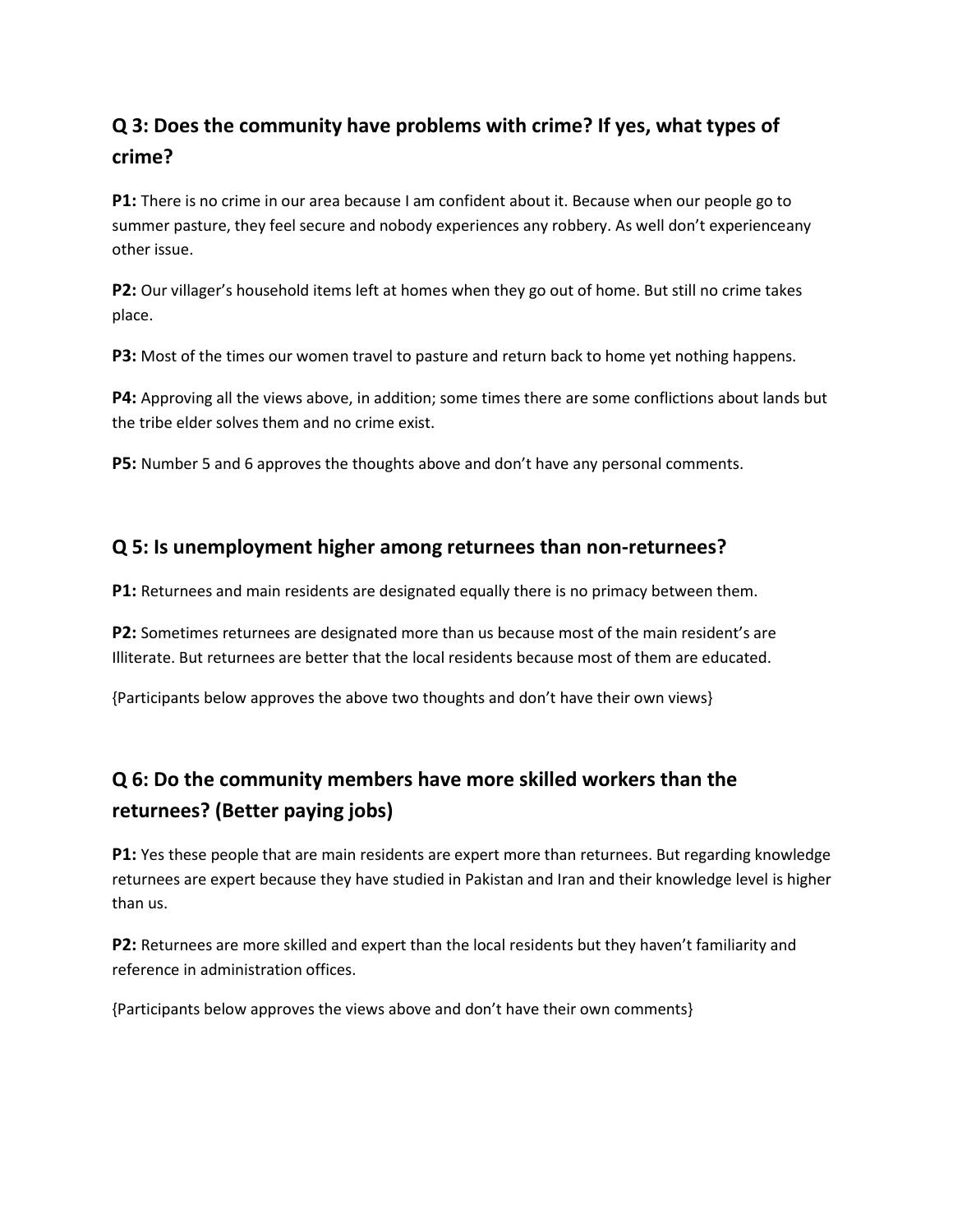# **Q 7: Do you believe returnees and non-returnees have equal access to services and resources? If no, please give example.**

**P1:** Many times we have sentenced that main residents and returnees are one tribe and are relatives and have no difference.

{Participants below approves the thought above and don't have their own comments}

# **D- Justice and rule of law:**

# **Q 1: Are there differences in the way the community functions now that returnees are living in the community?**

## **A- The way the community interacts among themselves.**

**P1:** We have very good interaction between each other, for example; when there is even a small issue raised by government or any NGO. We gather and consult it together.

**P2:** In happy occasions and sad occasions we also have better interaction, for example; when someone dies. So we don't let the family to spend money on the funeral ceremony we the people of village try to pay all the funeral ceremony charges for three days according to our rituals.

{Participant 3, 4, 5, and 6 approves all the views above}

## **B- The way the community builds and maintains relationships and trust.**

**P1** We main residents and returnees trusts each other very well, for example; if it is main residents or returnees when there is need for something, so regarding money and other things we help each other and trust each other very well.

**P2:** Therefore; we trust each other too much, for example; some families have less livestock then periodically one day one family get milk next day other family get milk when they go to the pasture. So this shift goes on when they go to the pasture and keep on getting milk.

{Participant 3, 4, 5, and 6 approves all the views above and don't have their own comments}

# **Q 2: How safe is it for women and girls to move around this community?**

**P1:** Moving of women and girls outside of village is safe but still we feel some danger.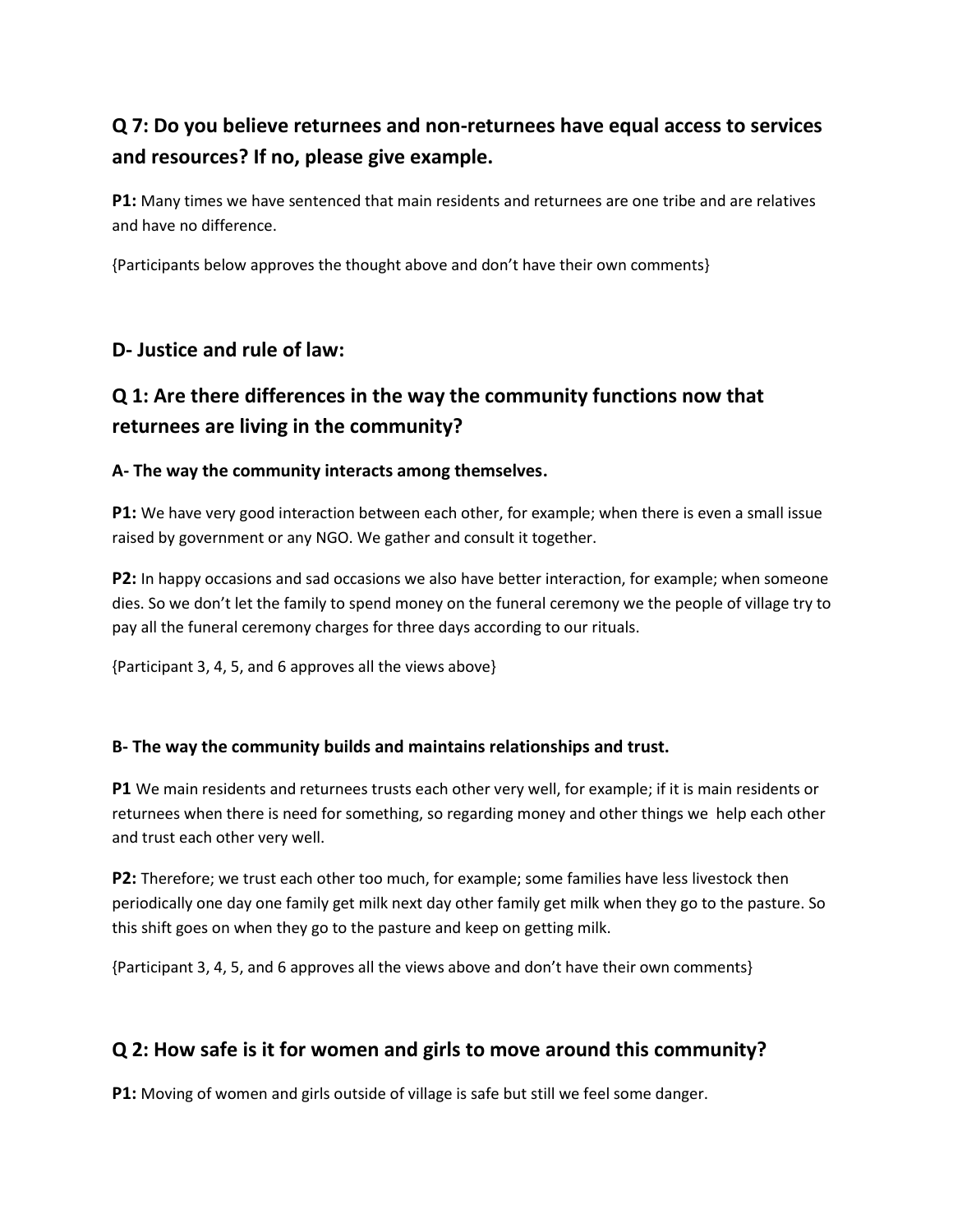**P2:** Women and girls according to current situation are safe but those who were studying in (Band-e-Amir) high school were totally restricted that they should not study. When the park milli was established, second reason is the increase of men in the community.

**P3:** Going of women to far distance is safe because they go by donkey or by foot and with (ALLAH S.W.T) God blessing yet we didn't face any danger.

**P4** Going of women to far distance is safe because they go from one pasture to another pasture.

**P5:** Going of women to far distances is safe. But yet they should not go because their traveling or moving alone is not good.

**P6:** Approves all the above views and don't have personal comment.

# **Q 4: Is it safe for men to travel outside the community during the day? Is it safe for men to travel during the night?**

**P6:** There is no danger for men to travel during the day but during night there is danger of wolves. I would say that the danger is only wolfs during night but the security is assured there seem to be no problem concerning security.

{All the group approves the thought above and don't have their own comments}

# **Q 5: Which group is the biggest threat to safety and security?**

**P1:** We had not been threatened with harassment but some people that go to Samangan, Ghowr, and Mazar sharif for pasturing to feed their livestock during winter season. They were harassed by Taliban and NATO troops and they are scared of NATO attacks and most of the time the Taliban used to get their sheep by force.

**P2:** Up to now almost for 9 years I have been not threatened by anybody, so I can not point out a single group or person.

{Participant 3, 4, 5, and 6 approves the views above don't have their own comments}

# **Q 7: Have there been benefits to returnees relocating to your community? What are they? Any problems, what are they?**

**P1:** There are advantages for them and there are no difficulties. The advantages are that almost 14 home were build for them and the benefit in the society is that when they returned from immigration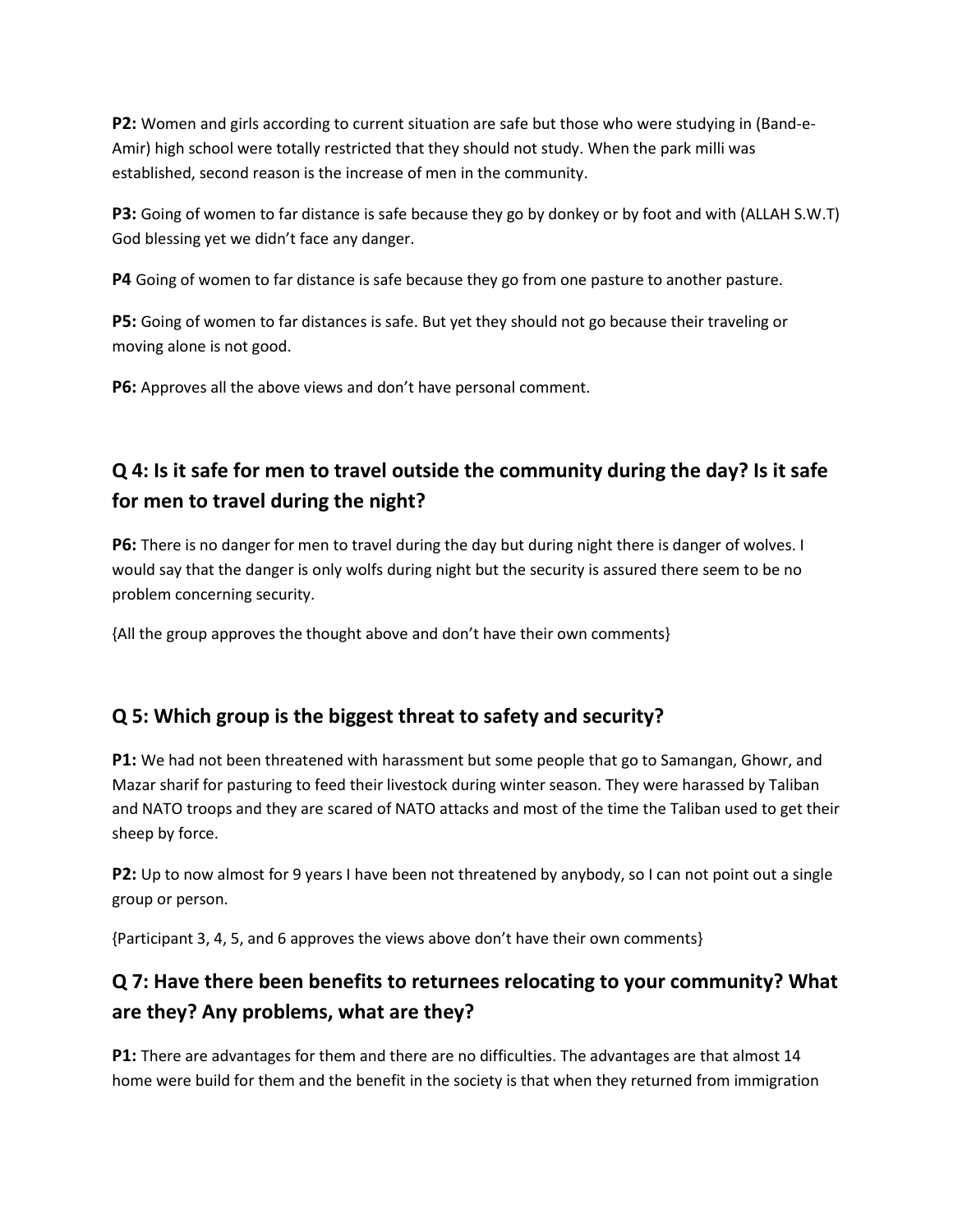everyone cooperated with them according to their capabilities and will keep on co-operation with in future as well

{All the participants below approves the thought above and don't have their personal comments}

**The End**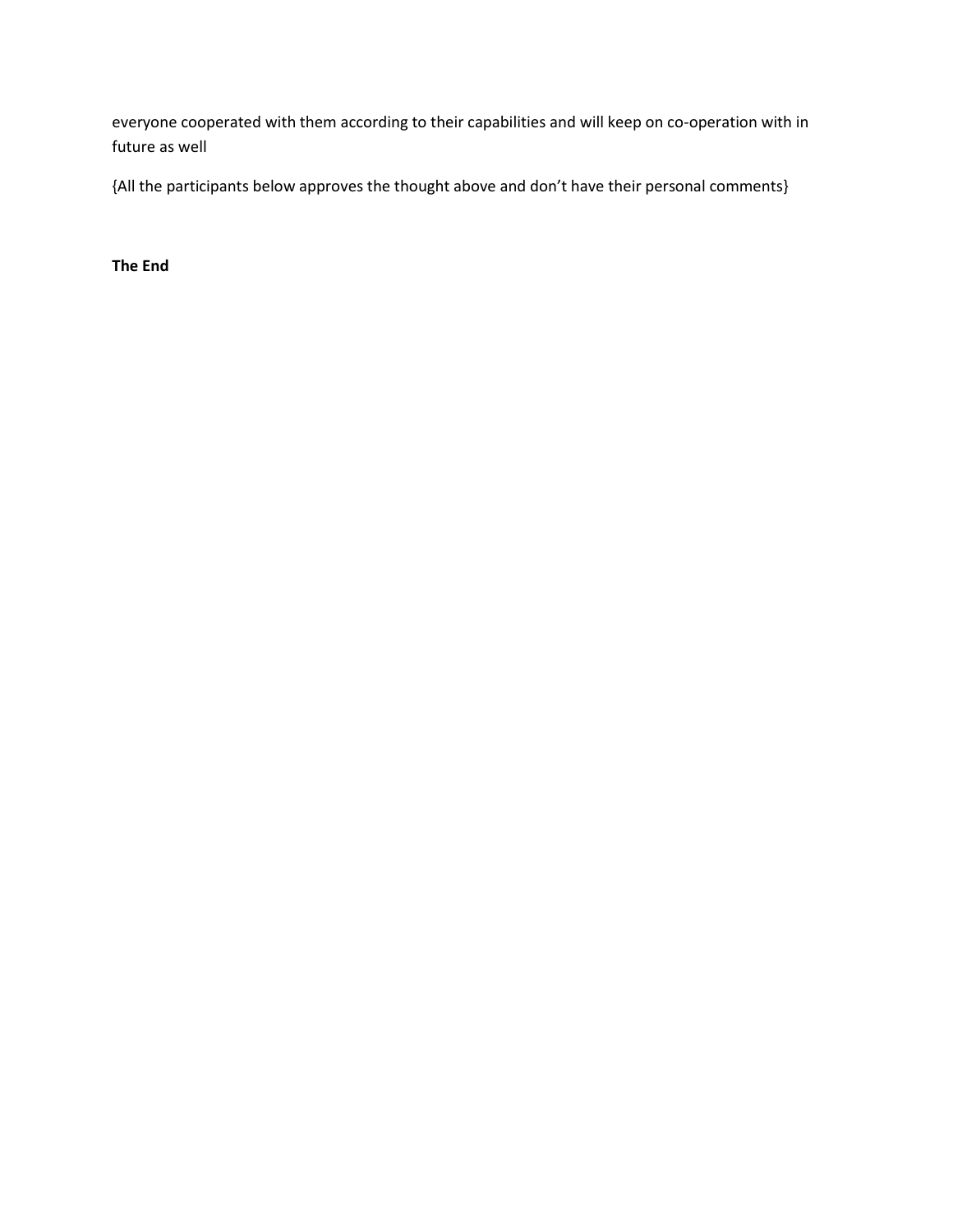# **FOCUS GROUP DISCUSSION**

### **FORM REGISTRATION NO: 54**

| <b>Moderator's and Taker</b><br>7.                              |                                                                                                                                                                                                                   |                 |                               |  |  |  |  |  |
|-----------------------------------------------------------------|-------------------------------------------------------------------------------------------------------------------------------------------------------------------------------------------------------------------|-----------------|-------------------------------|--|--|--|--|--|
|                                                                 |                                                                                                                                                                                                                   |                 |                               |  |  |  |  |  |
| 1.9                                                             | Facilitator's name:                                                                                                                                                                                               | Mohammad Asghar |                               |  |  |  |  |  |
| 1.10                                                            | Note taker's Name:                                                                                                                                                                                                |                 | Nafisa Hussaini               |  |  |  |  |  |
| 1.11                                                            | Date of the FGD:                                                                                                                                                                                                  |                 | 7/7/2012                      |  |  |  |  |  |
| 1.12                                                            | Report Number:                                                                                                                                                                                                    | $\overline{3}$  |                               |  |  |  |  |  |
|                                                                 |                                                                                                                                                                                                                   |                 | <b>Area Information</b><br>8. |  |  |  |  |  |
| 2.1                                                             | <b>Reintegration site Name:</b>                                                                                                                                                                                   |                 | Kaprook                       |  |  |  |  |  |
| 2.2                                                             | Site Number:                                                                                                                                                                                                      |                 | 10                            |  |  |  |  |  |
| 2.3                                                             | Returnees: (Yes, No)                                                                                                                                                                                              |                 | Yes                           |  |  |  |  |  |
|                                                                 | Non-Returnees: (Yes, No)                                                                                                                                                                                          |                 |                               |  |  |  |  |  |
| 2.4                                                             | Gender (Male, Female, Mixed)                                                                                                                                                                                      |                 | Female                        |  |  |  |  |  |
| 2.5                                                             | GPS (Yes, No)                                                                                                                                                                                                     |                 | Yes                           |  |  |  |  |  |
|                                                                 | If No see code.                                                                                                                                                                                                   |                 |                               |  |  |  |  |  |
| 2.6                                                             | <b>GPS</b> location                                                                                                                                                                                               |                 |                               |  |  |  |  |  |
|                                                                 | Latitude:                                                                                                                                                                                                         |                 | 34 51 270                     |  |  |  |  |  |
|                                                                 | Longitude:                                                                                                                                                                                                        |                 | 67 15 578                     |  |  |  |  |  |
|                                                                 |                                                                                                                                                                                                                   |                 | 9.<br><b>FGD Outcome</b>      |  |  |  |  |  |
|                                                                 |                                                                                                                                                                                                                   |                 |                               |  |  |  |  |  |
| 3.1                                                             | FGD Completed (Yes, No)                                                                                                                                                                                           |                 | Yes                           |  |  |  |  |  |
| 3.2<br>FGD team Notes use to take note any special observation: |                                                                                                                                                                                                                   |                 |                               |  |  |  |  |  |
|                                                                 |                                                                                                                                                                                                                   |                 |                               |  |  |  |  |  |
|                                                                 | The women of this village are in many difficulties and they work with their men shoulder to shoulder.<br>Regarding women's education there are problems. They cooperate more in livestock. During these ten years |                 |                               |  |  |  |  |  |
|                                                                 | one of the NGOs held a literacy course that they didn't know its name. but no work has been done to them                                                                                                          |                 |                               |  |  |  |  |  |
| yet.                                                            |                                                                                                                                                                                                                   |                 |                               |  |  |  |  |  |
|                                                                 |                                                                                                                                                                                                                   |                 |                               |  |  |  |  |  |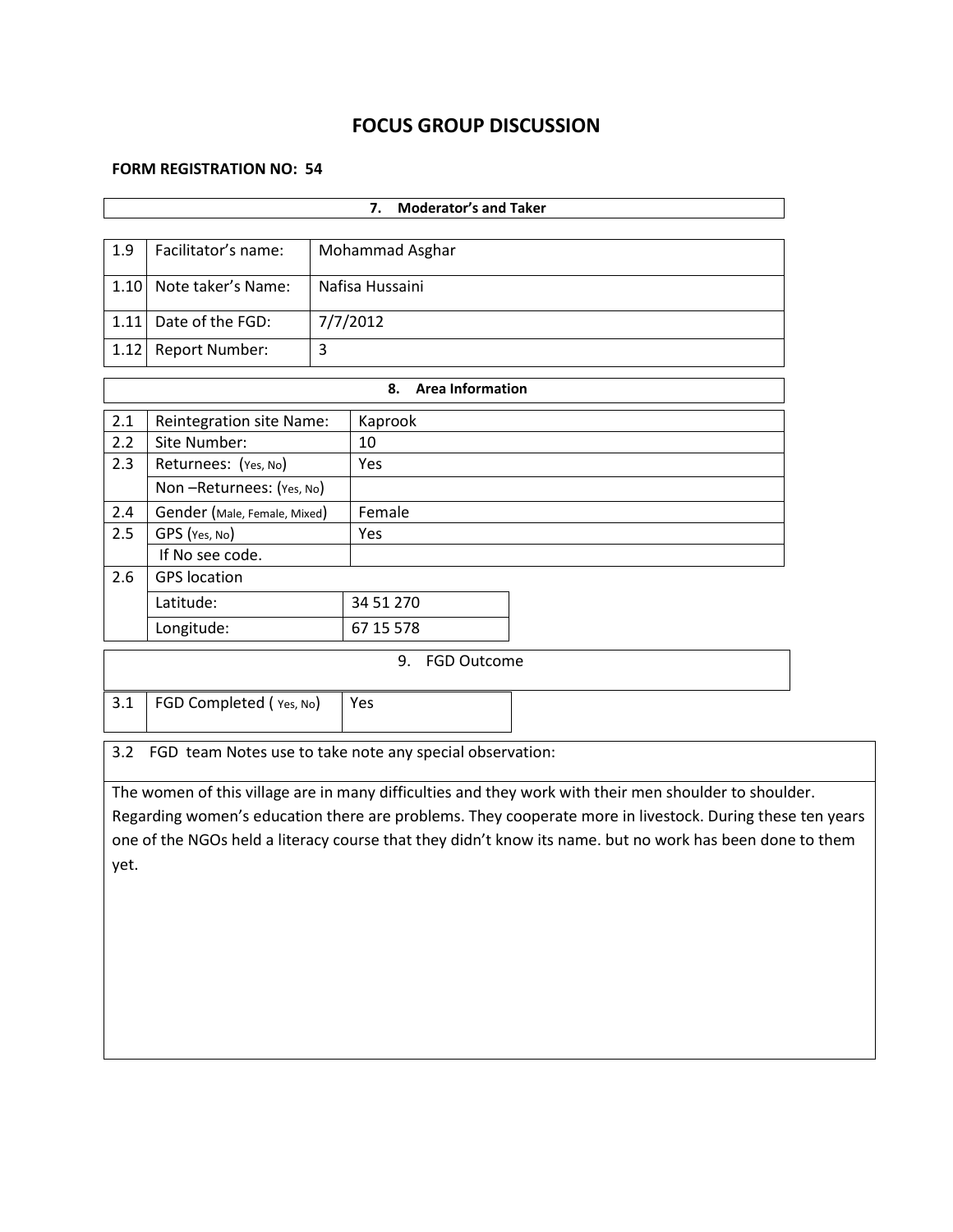| 4. Data Management Information (Internal Use Only by Database Entry Team) |  |                  |                                         |  |  |  |  |
|---------------------------------------------------------------------------|--|------------------|-----------------------------------------|--|--|--|--|
| 4.1 Date of Interview                                                     |  | 7/7/2012         |                                         |  |  |  |  |
| 4.2 Interviewer's number                                                  |  | Male Interviewer | $CH-3$<br>Female Interviewer            |  |  |  |  |
| Supervisor's number<br>$CH-11$                                            |  |                  | Regional Supervisor's number<br>$CH-10$ |  |  |  |  |
| 4.5 Date of office editing                                                |  | 8/7/2012         |                                         |  |  |  |  |
| 4.6 Office editor's code                                                  |  | $CH-11$          |                                         |  |  |  |  |
| 4.7 Date of data entry                                                    |  | 14/8/2012        |                                         |  |  |  |  |
| Data entry officer code<br>4.8                                            |  | 2                |                                         |  |  |  |  |

| List of Participants in Focused group discussions (F.G.D) |           |  |  |  |
|-----------------------------------------------------------|-----------|--|--|--|
| Province                                                  | Bamyan    |  |  |  |
| District                                                  | Yakawlang |  |  |  |
| Site Number                                               | 10        |  |  |  |
| Village                                                   | Kaprook   |  |  |  |

| <b>No</b>      | <b>Name</b> | <b>Position</b> | <b>Occupation</b> | <b>Contact No</b> | Age |
|----------------|-------------|-----------------|-------------------|-------------------|-----|
| $\mathbf{1}$   | Nek Bakht   | Respected lady  | HH Wife           |                   | 40  |
| $\overline{2}$ | Sediga      | Respected lady  | HH Wife           |                   | 25  |
| 3              | Mariam      | Respected lady  | HH Wife           |                   | 30  |
| 4              | Shakar      | Respected lady  | HH Wife           |                   | 30  |
| 5              | Zahra       | Shura member    | HH Wife           |                   | 22  |
| 6              | Masoma      | Shura member    | HH Wife           |                   | 50  |
| $\overline{7}$ | Momina      | Shura member    | HH Wife           |                   | 32  |
|                |             |                 |                   |                   |     |
|                |             |                 |                   |                   |     |
|                |             |                 |                   |                   |     |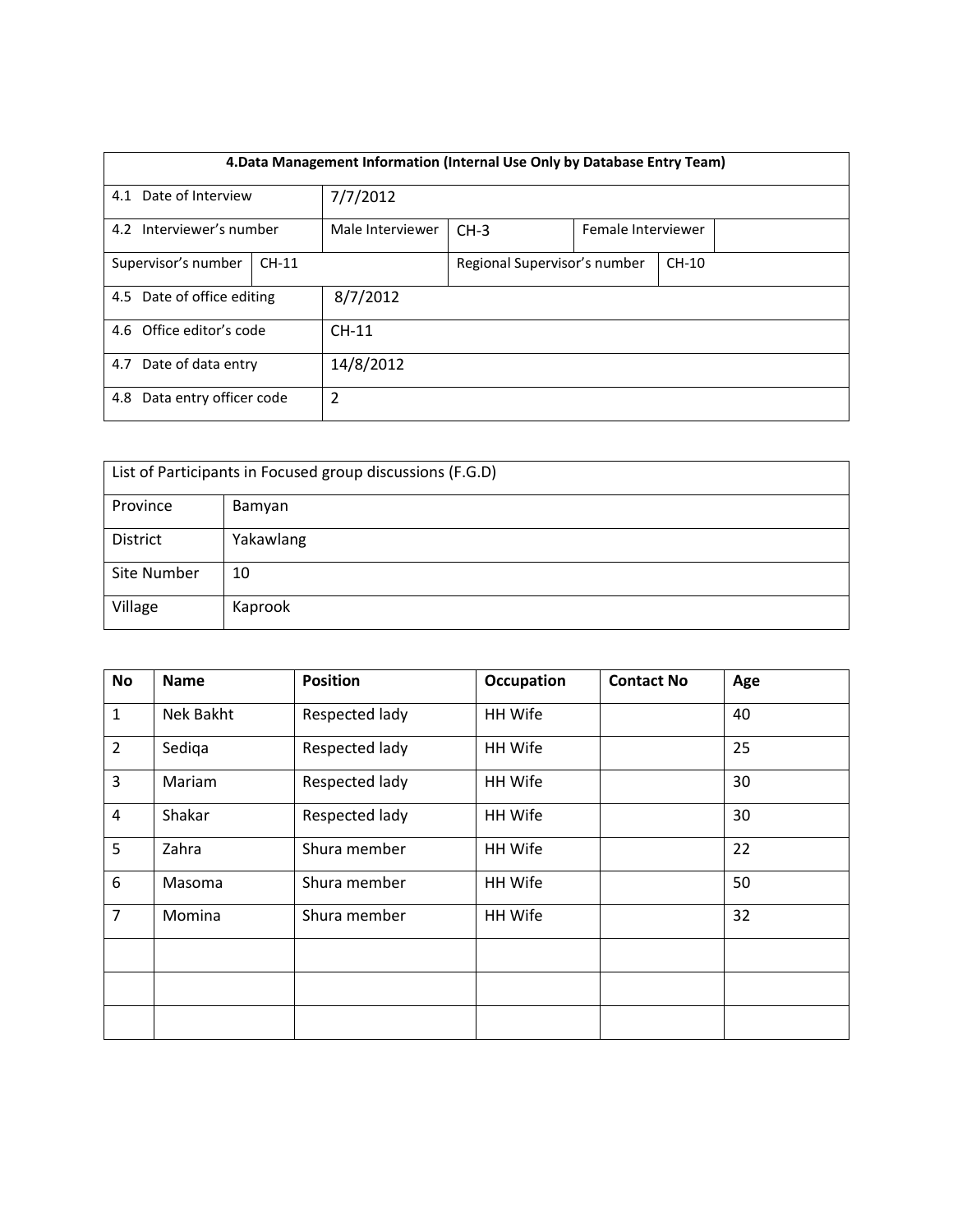**Section A:**

**A- Education**

## **Q 1: What are your concerns related to the returnees?**

**P1:** The teachers do not have good behavior and most of the female teachers are illiterate and they can not teach the children correctly. As well the teachers are not professional.

**P2:** The distance between houses and school is very far.

**P3** Three of the children are doing heavy works such as collecting wood and do farming and their education is very weak.

**P4** Lack of female teachers have bad effect on the school especially effects the girls of the village because of this issue most of the girls are uneducated.

**P5:** Sometimes some foreign organizations donate biscuits but while distributing they charge us (30 AFs) for it. As well as there is lack of stationary, transportation, chairs and tables for the female students.

**P6:** Cleanliness, surrounding of the school and the latrines are not in good condition.

**P7:** During these two years no stationary has been distributed by the ministry of education and the people of our village are very poor they can not afford to purchase stationary for their children.

### **B- Health Services:**

**P1:** Health seminars should be held for the students of school. We have lack of female doctors, professional doctors such as internal diseases specialist, surgery, pediatric doctor and midwife.

**P2:** During winter because of distance of hospital that are located in the district and in the province most of the patients dies such as, gynecology and obstetric patients, respiratory track patients, cardiovascular patients, bleeding, and brain shock patients.

**P3:** We don't have any laboratory and the building of clinic is small.

**P4:** The nurses of the clinic do not give good assistance to the patients they do not complete the full examination of the patients. Most of the patients die because of the carelessness of doctors.

**P5:** The doctors are very impatience and have very harsh manner. They do not obey the cleanliness and the building is small as well as there is no recovery beds for the patients.

**P6:** Lack of local hospital in the village and medicine store. Selling of expired medicines to the patients and these medicines are not effective for the patients.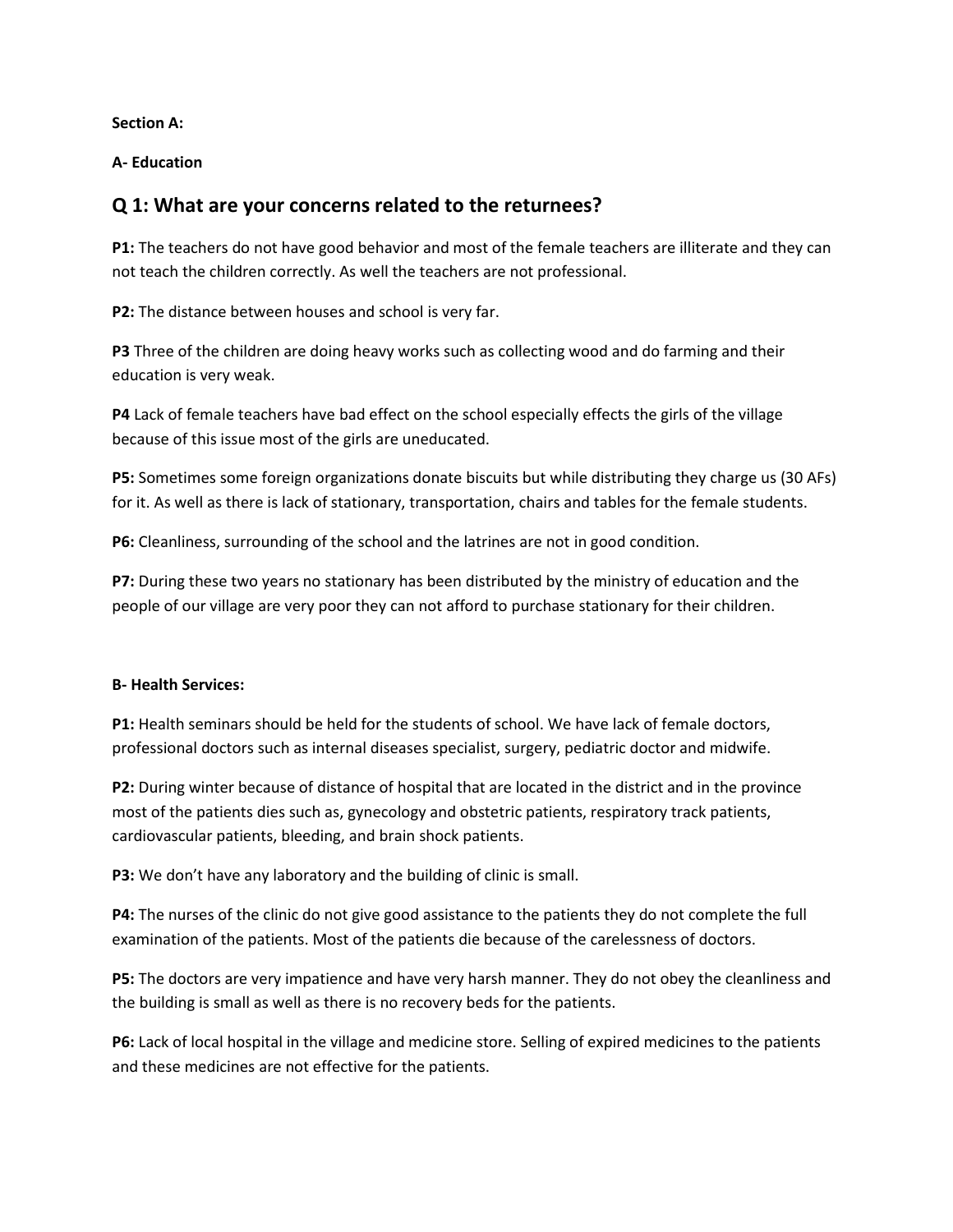#### **C- Access to Drinking Water:**

**P1:** Regarding access to drinking water people have the facilities.

**P2:** Three deep wells were established by (Red Crescent) but they don't have water.

**P3:** This water stave made disturbance for some of the families. During winter these staves freezes and when these ices melts the water gathers and this water goes to peoples houses.

**P4:** The distance of the way is a big problem during winter for the most of the people.

**P5:** If they establish well for each family it would be better.

**P6:** If they establish a way for static waters to flow it would be good. During winter the residents of the village are facing many problems and approximately they walk 30 minutes to provide water for their family.

#### **How far is the access point of drinking water during winter?**

**P3:** It is approximately 5 to 6 kilo meters away and the people used to bring water on the donkey and it takes 2 to 3 hours by foot.

#### **E- Access to Shelter:**

**P1:** Our homes are humid because of the water that comes from the water stave of the village and we don't have proper place for living. Our homes also have insects and scorpions.

**P2:** We have temporary homes and they do not have latrines, shower, and kitchen.

**P3:** Our homes do not have access to the road and market and also do not have proper rooms.

**P4:** Our family has many members and we do not have enough rooms and during winter it is very cold.

**P5:** We do not have independent yards because of snow and rain the walls of the home are molten.

**P6:** If the government donate us window, wood, bricks, cement, and land for the home it will be better.

**P2:** The people that return from Pakistan and Iran only 14 shelters were established for them. If we see the statistic around 40 families return from Iran.

**P5:** Those people who do not immigrate to Pakistan and Iran they are also worthy to be given shelters because they are also very poor.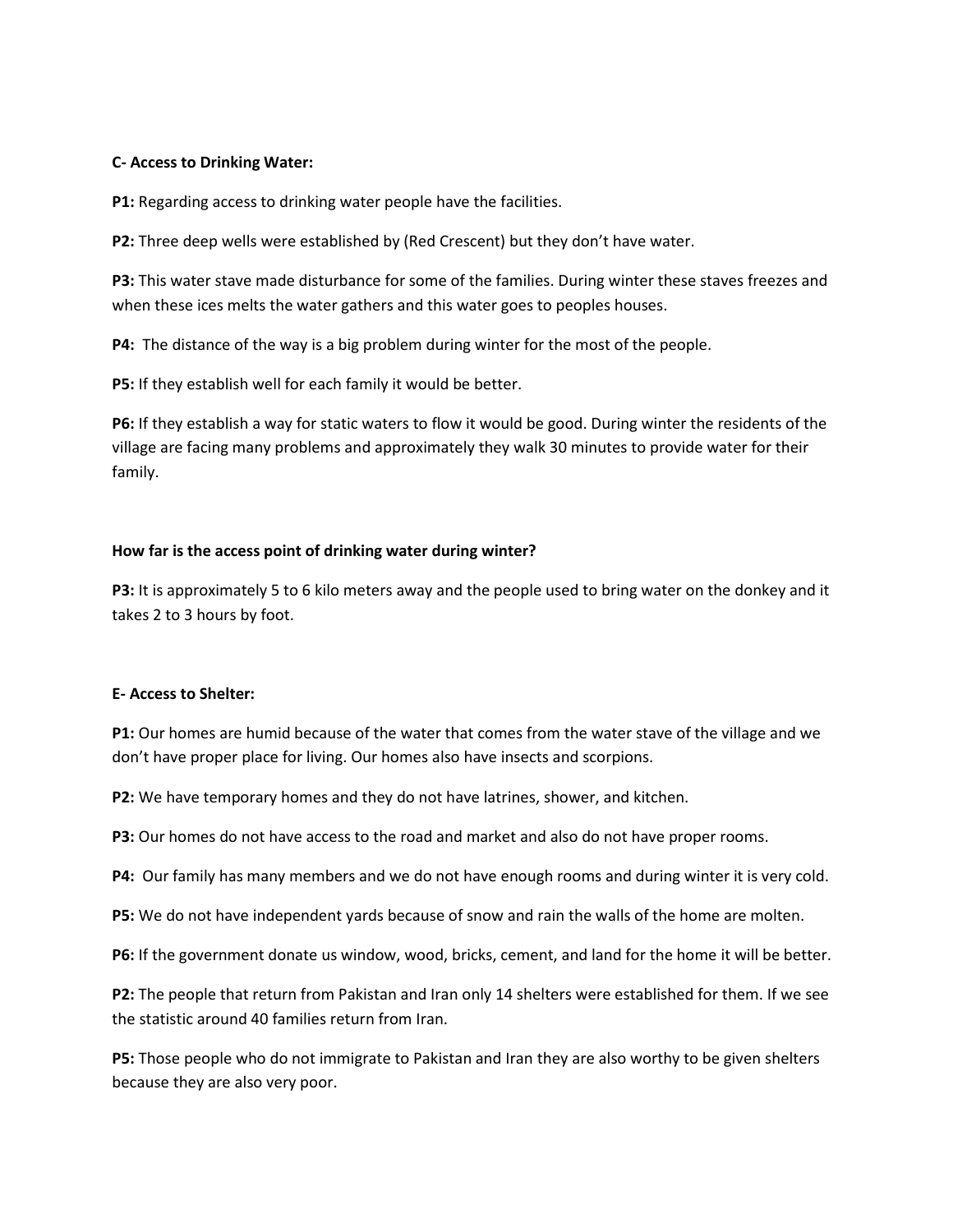#### **H- Sanitation:**

**P1:** We do not have animal feeding place and there is static water in front of our homes.

**P2:** The women are not aware of the sanitation messages. They do not wash their hand with water and soap when performing any task.

**P3:** Regarding pregnant women while they are pregnant they used to eat soil and animals muck.

**P4:** The houses do not have fences and the insects enter to the rooms and it shows their insanitation.

**P5:** The houses do not have proper shower, so people used to get shower in desert or in animal feeding place. There is too much animal muck, children manure as well as the latrines are not available.

**P6:** Because of cold weather the germs enters to the home and occur tuberculosis disease and rotten the sanitation because too many garbage was dumped in front of home and static water.

#### **J- Access to Irrigation Water:**

**P1:** We do not have enough irrigation water and most of the fields left dry.

**P2:** We do not cultivate our lands because we do not have enough irrigation water.

**P3:** We irrigate our fields from the dam water which was established by national solidarity program.

**P4:** Some of the people of our village used to bring water from the spring for their fields.

**P5:** They leave their lands uncultivated because they do not have access to the irrigation water and could not gain better production from the crops.

**P6:** Most of the lands of people remain uncultivated because of the lack of irrigation water.

**P1:** Peron 1 says again, the lands of this village are used to be irrigated from the water of the area which is 6 kilo meter far from the village. In whole way the water absorbs into earth because the streams are raw. If the streams would be concreted the water will completely come to the fields and it will be sufficed.

**P4:** Person 4 says again, the springs which are existed to irrigate the fields are now blindfolded. If those springs could be established carefully maybe the problem will be solved regarding irrigation water.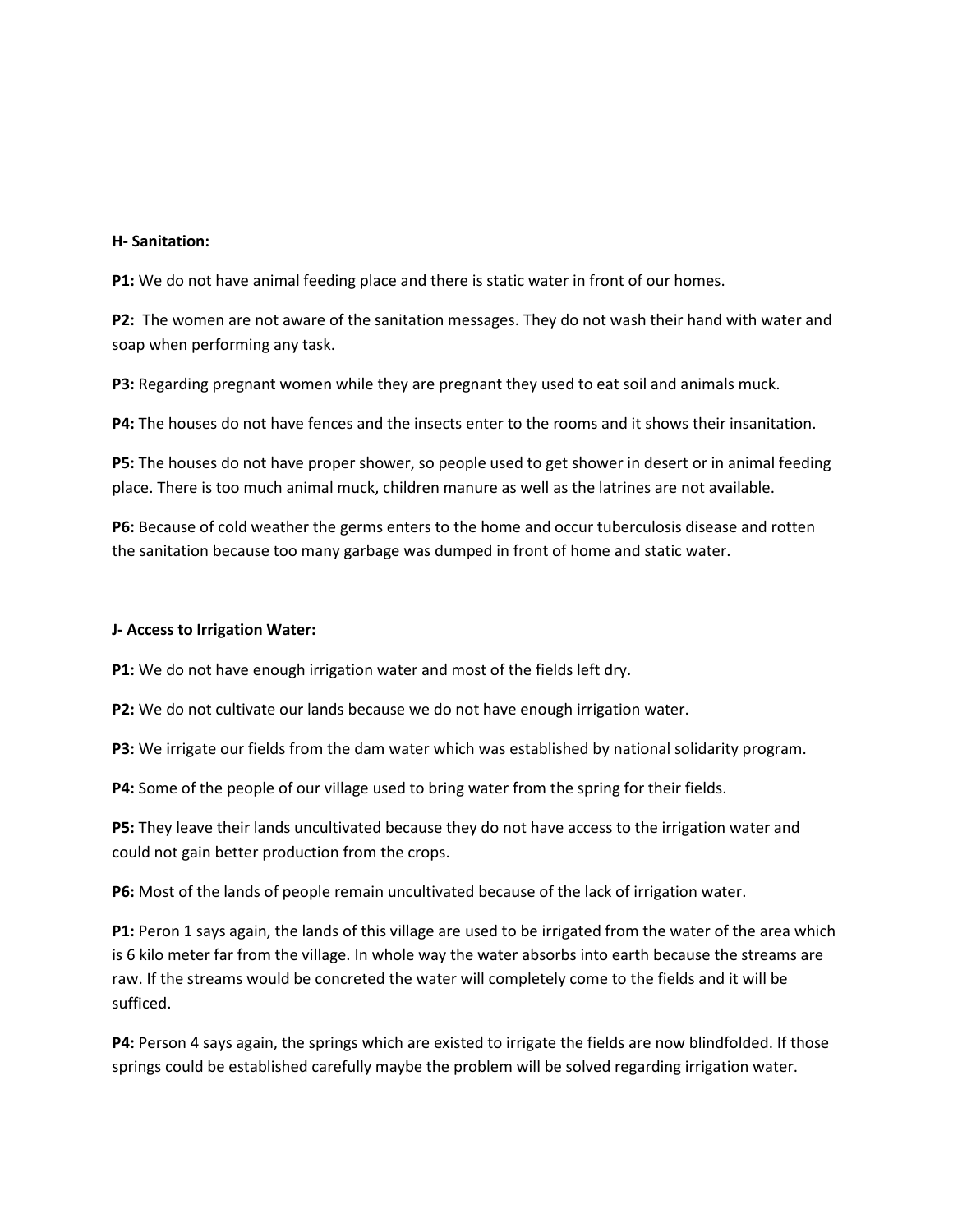#### **K- Other Road:**

**P1:** Our roads are in bad situation and the transit roads used to be closed during winter.

**P2:** We do not have bridge and culvert when we are carrying goods on the donkey the time we arrive to the valley we have to load them down.

**P3:** during winter most of the women that are pregnant die before arriving to the health center. Because of cold weather most of the children were afflicted to respiratory track diseases and during shifting them to the hospital they perish on the way.

**P4:** Neither government nor organizations don't have notation to our roads.

**P5:** Every season increases come in the prices of goods due to lack of road, high transportation fare and weak economy. Due to purchasing of goods for home from provincial or district market and shifting them by donkey is very hard and it brings many diseases.

**P1:** Person 1 says again, the money that was generated for rehabilitation of the village. If the government and organizations would spend this fund carefully it would be enough for both road and village rehabilitation.

### **Section B;**

**Governance and Participation:**

# **Q 3: Are women consulted on important issues? If yes, what issues? How are they?**

**P1:** Yes they are consulted, regarding building and establishing of pulpit, masjid, and roads.

**P2:** If a problem and issue occur between tribes of the village we consult with the women.

**P3:** They are consulted regarding the children's education and pedagogy.

**P4:** They are consulted regarding the house cleanliness and children's pedagogy.

**P5:** Women are consulted in the Shura as well as regarding rehabilitation projects.

**P6:** Regarding agriculture lands, health problems, and imposition of youth women are always consulted.

### **Section C:**

**Access to Livelihood/Social and Economic Security:**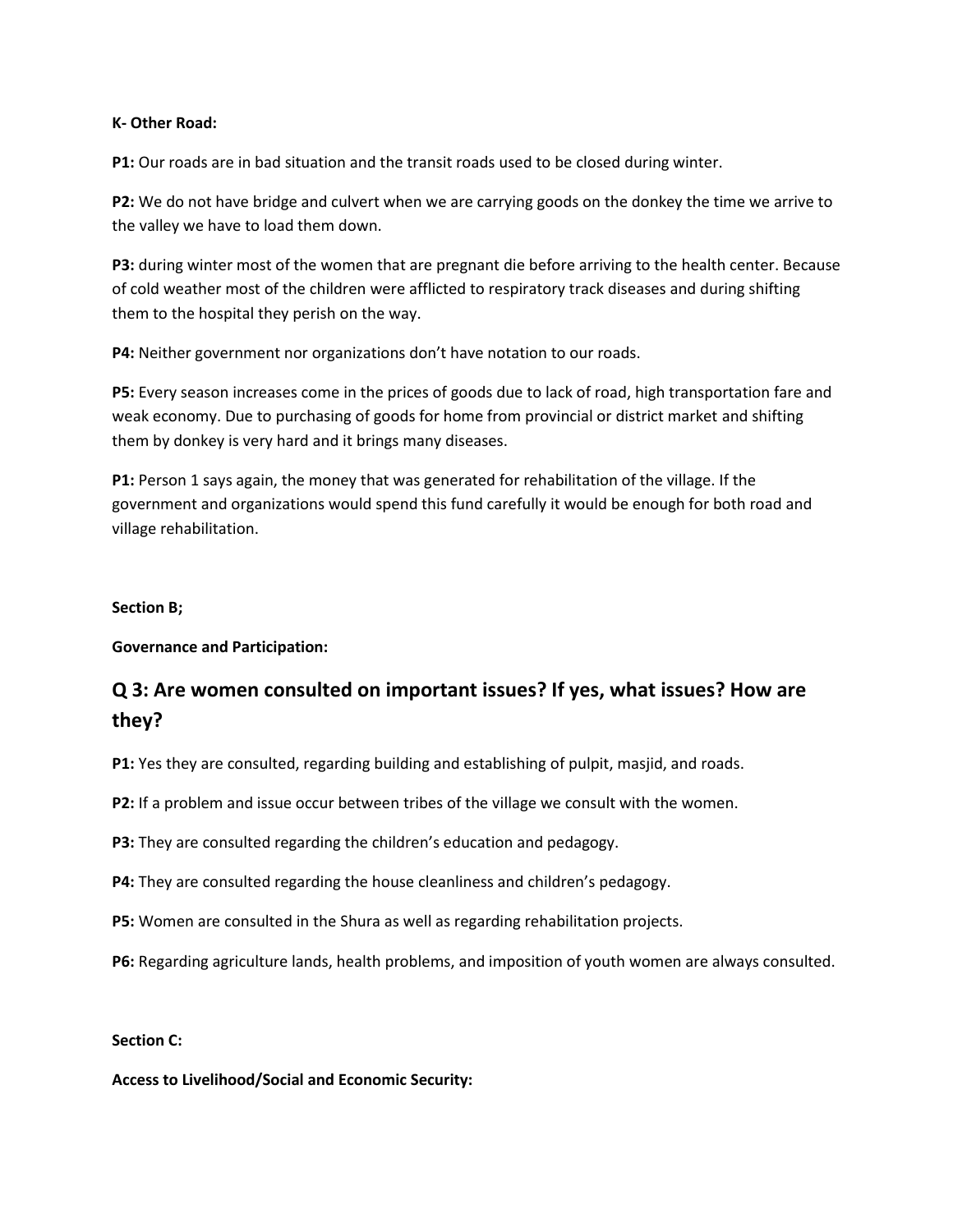## **Q 2: How do you feel about the way land was allocated to the returnees?**

All the houses from 1 to 6 say that lands were distributed in Neg, Shash Pool, Azhdarha, Zargaran, market.

# **Q 3: Does the community have problems with crime? If yes, what types of crime?**

**P3:** Yes, they engage their daughter to other by force with out asking their agreement and the big victims are girls.

**P4:** Most of the women are illiterate. Because of the long distance of the way they can not participate in the conferences and workshops in order to be aware of the rights and laws.

**P5:** Yes, most of the returnees are unemployed. There are no other sources such as, national army, national police and rehabilitation projects in order to employ people.

**P6:** No, all are equal.

**P7:** Yes, everyone have equal access to use masjid, school, and clinic and there are no changes between us.

### **Governance and Participation:**

**P1:** Security is assured for all the public.

**P2:** Providing the opportunity of employment for youth.

**P3:** The rehabilitation projects are more such as, building schools and clinics and the mortality of mothers is low.

**P4:** The rights of men and women are equal.

**P5:** Men and women are able to study independently with out any horror and danger feeling.

**P6:** Rapid development of the people of the society in fields of economic, culture, and social affairs.

### **What changes do you experienced in your livelihood?**

**P1:** The number of beggar comes down.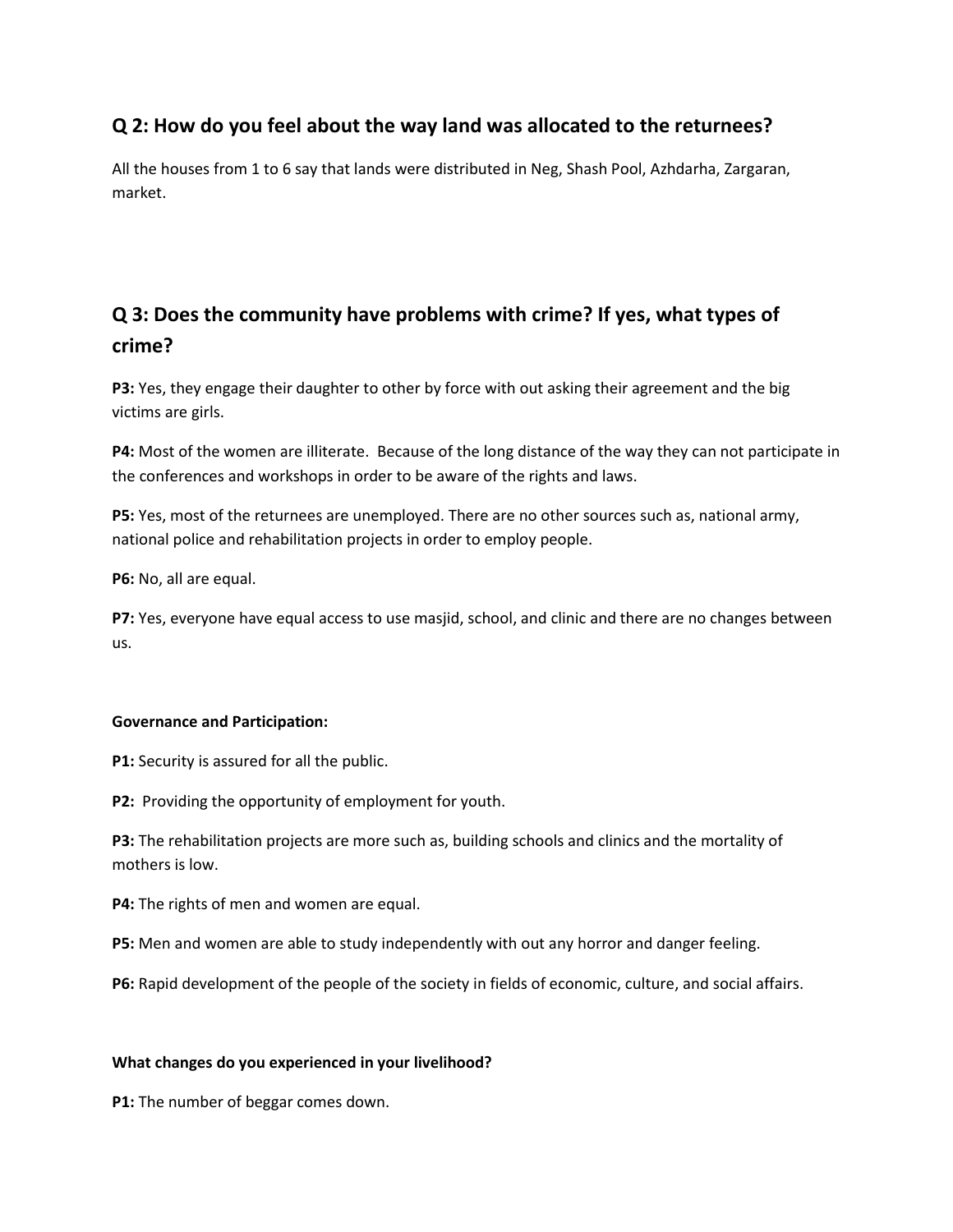**P2:** Positive changes regarding rehabilitation of village in the section of health center, school, access to drinking water, and providing electricity.

**P3:** women now have the right to express their problems and concerns.

**P4:** Construction of a quantitative section of the road.

**P5:** Independently studying of girls and decrease in robbery and revelry.

**P6:** Availability of pasture area, building of new homes, and better economic changes in few people.

### **Section D:**

### **Justice and Rule of Law:**

**P1:** Person 1 to 6 says, when security took place now we can say that moving of girls and women is secured in the society because they have been not beaten and disturbed on the way by nobody.

# **Q 3: What do you think would improve the safety of women and girls in the community?**

Our houses are secured, and the national army, national police, teachers and doctors are all trustworthy.

## **Q 4: Is it safe for the men to travel outside of the community during the day?**

Person 1 to 6 says that traveling during the day outside of the community is more secured and the facilities are available.

## **Q 5: Which group is the biggest threat to safety and security?**

The biggest threat and danger to the safety and security are the Taliban and group of Mujahiddin.

# **Q 6: What can the community do to improve the safety and security of the community?**

First the government should employ clever and active police and deploy in the villages that should be at service of people for 24 hours. Mujahiddin commanders should also cooperate with the government. They should install more check points.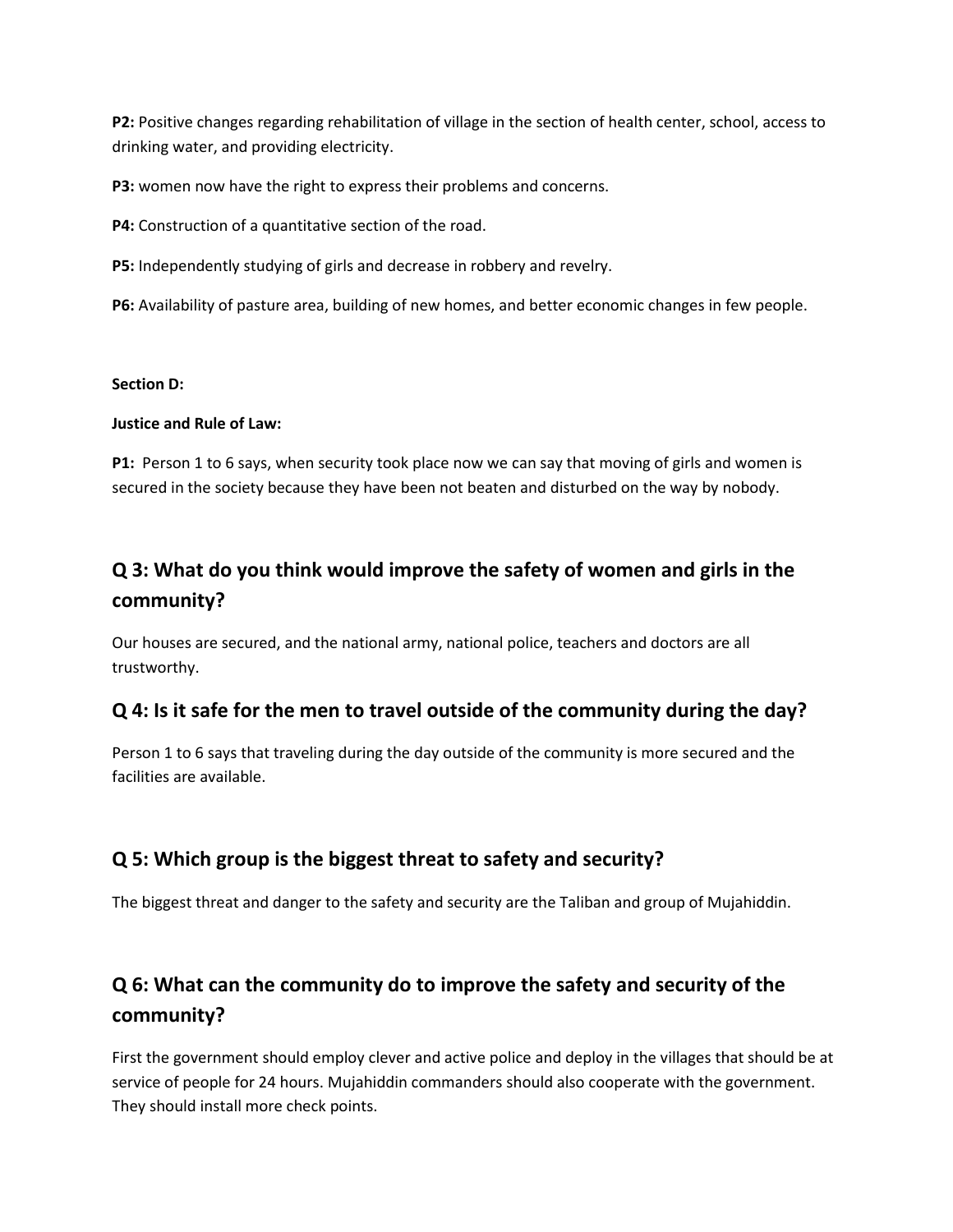## **Q 7: Have there been benefits to returnees relocating to your community?**

Shelters should be established for returnees. In addition, food, proper bathrooms and latrines should also be provided. Health seminars should be held and should distribute plants to grow. As well as agriculture lands should be given and should donate some winter accessories such as boots and blankets etc….

### **Section E:**

### **Gender Base Violence:**

Person 1 to 6 say, by force they wed their daughter to their husbands, girls have been smuggled, girls have been exchanged with the sheeps, cows and agriculture productions. Women and girls were beaten and they are sexually assaulted.

**The committers are mostly the families.**

# **Q 4: If a girl suffers violence, is she likely to report it? If yes, to whom? If no, why?**

Yes, they report the violence to the government or ministry of women affairs.

# **Q 5: If a wife suffers violence, is she likely to report it? If yes, to whom? If no, why?**

Yes, to the police headquarter, district mayor, judge and secure houses (Khana Amn).

# **Q 6: How would a perpetrator of sexual or gender based violence be punished?**